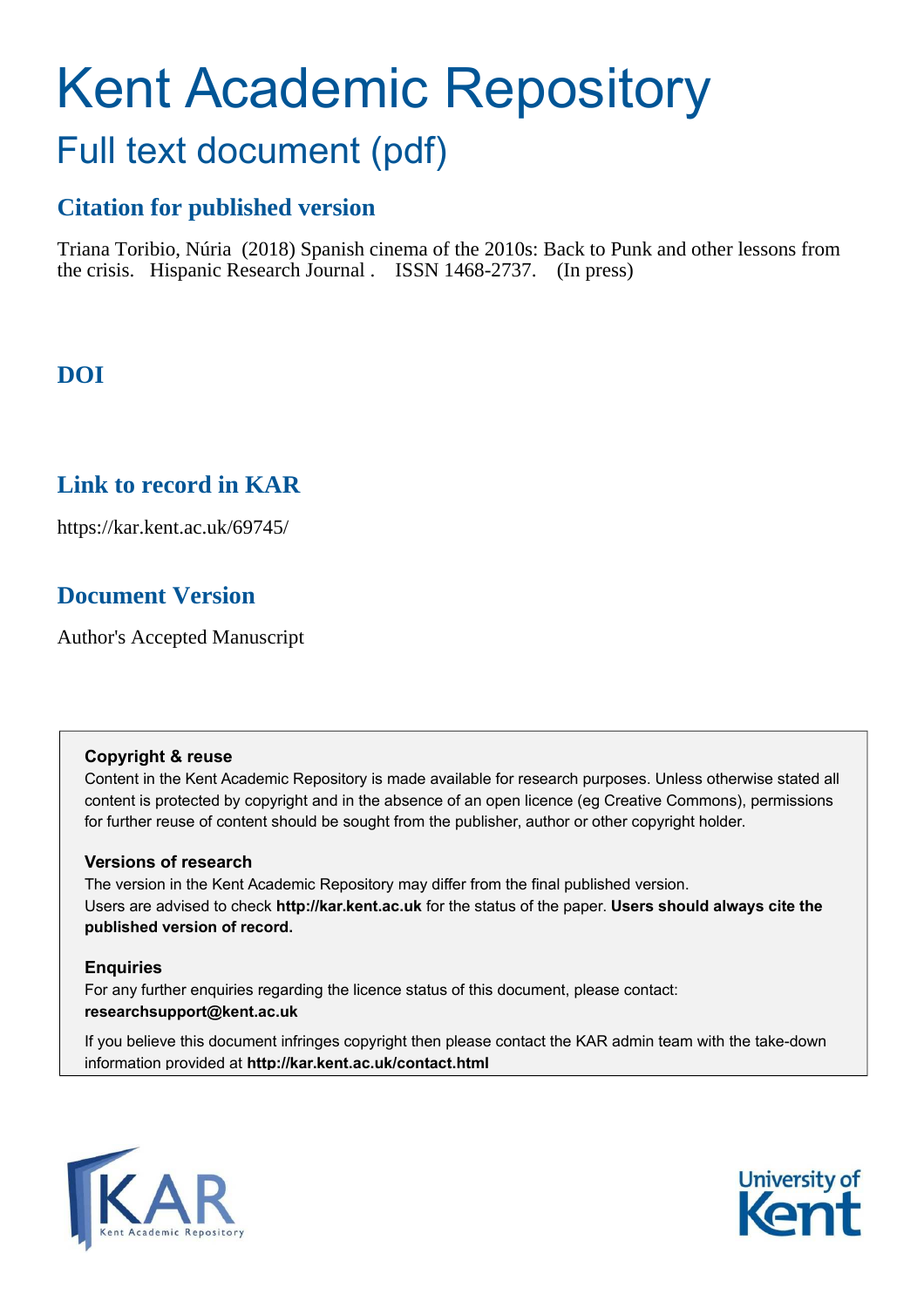#### Hispanic Research Journal LIVE

Spanish cinema of the 2010s: Back to Punk and other lessons from the crisis.

### Nuria Triana-Toribio

Professor of Hispanic Studies, School of European Culture and Languages,

#### University of Kent

### mnt@kent.ac.uk

Notes on contributor: Nuria Triana-Toribio is Professor of Hispanic Studies at the University of Kent. She is the author of Spanish Film Cultures: The Making and Unmaking of Spanish Cinema (2016), Spanish National Cinema (2003) and co-author of The Cinema of Alex de la Iglesia. She is co-editor of the book series Spanish and Latin American Filmmakers and managing editor of the journal Film Studies for MUP. Her latest work is on women and punk, as co-editor with Dr Cristina Garrigos of the Dossier Monogràphic 'Punk Connections: A Transcultural Perspective' in Lectora. Revista de dones i textualitat (UB, 2017). **Abstract:** This article focuses on how Spanish cinema production has echoed the neoliberal Eurozone crisis of 2008 in mainstream (large and medium size productions), and in its "opposite" the independent sector, and how the effects of the crisis can be glimpsed (within the independent sector) on music (mostly Punk) documentaries which are not ostensibly about the economy, current politics or even the present. I suggest a course through the different ways in which Spanish cinema has been touched by the crisis: through the films of "crisis cinema" to those that focus on the 1980s and early 1990s and its youth led and Punk inspired musical revolutions, via films whose strategy is to address the 2008 to 2017 period in an indirect manner, or to retreat to the pre-2008 past. My ultimate aim is to prove that this seismic change to Spain's society has forced a re-engagement with the present and the past.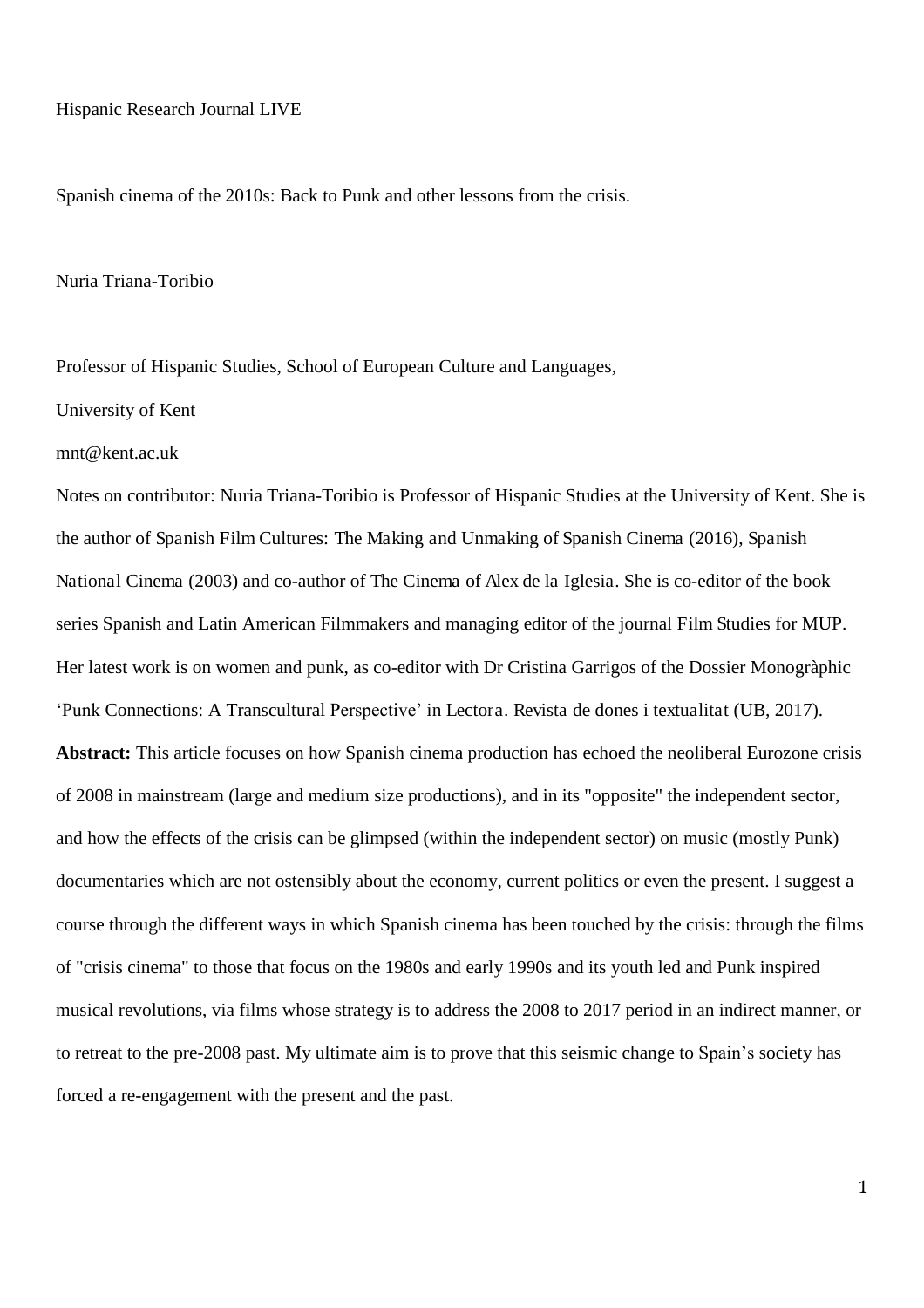Este artículo se centra en cómo la producción cinematográfica española se ha hecho eco de la crisis neoliberal de la eurozona de 2008 en el cine para mayorías (producciones grandes y medianas), y en su "opuesto" sector independiente, y cómo se pueden vislumbrar los efectos de la crisis (dentro del sector independiente) en documentales de música (principalmente Punk) que no son ostensiblemente sobre la economía, la política actual o incluso el presente. Sugiero un recorrido a través de las diferentes formas en que la crisis ha afectado al cine: a través de las películas de "crisis del cine" a las que se centran en la dÈcada de 1980 y principios de 1990 y las revoluciones musicales dirigidas por jóvenes e inspiradas en el punk, a través de películas cuya estrategia es abordar el período 2008 a 2017 de manera indirecta o retroceder a un pasado anterior a 2008. Mi objetivo final es demostrar que este cambio sísmico en la sociedad española ha creado un nuevo compromiso con el presente y el pasado.

**Keywords:** Spanish cinema, crisis, mainstream cinema, Punk documentaries, la Movida **Palabras clave:** Cine espanol, crisis, cine para mayorias, documentales sobre Punk, la Movida

[T]he crisis discourse has become intrinsic to the very idea of Spanish national cinema, acting as a smokescreen covering up structural problems ([Luis Alonso García] 2003: 8-9), such as the sector's over dependence on subsidies lavished by the first democratic government, the proliferation of nonviable production companies and the shrinking of television investment into film production since 2002 – all key factors in an ailing industry that suffers from endemic de-capitalization and atomization (Ansola González 2003: 50-51). In short, the current discourse of the crisis simply exposes more sharply the historical ghettoization of Spanish cinema within its domestic market, condemned to occupy the position of cultural "other" with regard to its primary target audience (Castro de Paz and Cerdán 2003: 8). (Kourelou, Liz and Vidal 2014, 144)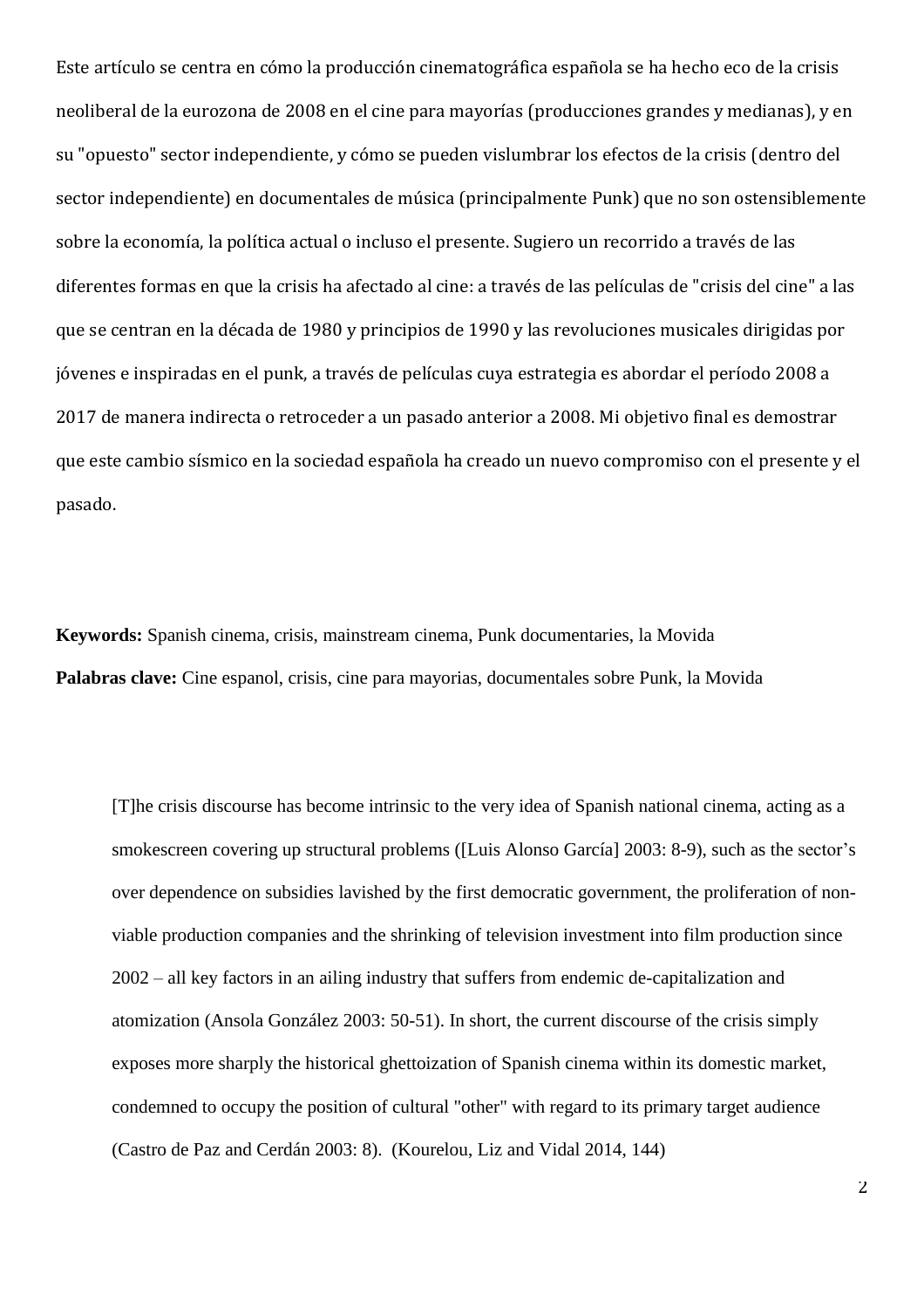Imagine a word cloud formed from writing on Spanish cinema. Crisis would be one of the biggest, boldest and closest words to its centre. Researchers on Spanish cinema have been long weary of the word "crisis". As Kourelou, Liz and Vidal explain in "Crisis and creativity: The new cinemas of Portugal, Greece and Spain', in the quote that prefaces this article, the neoliberal Eurozone crisis of 2008 came along and made the "other crises" recede into the background but not disappear. As they argue, we cannot interpret how the Eurozone crisis affected Spanish cinema without keeping the "crisis mode" as a backdrop since one effect of the brutal cuts of 2012 has been to strip bare a system that was defective and highlight that Spanish cinema production has not been the first choice of its supposed "natural" audience since the end of the 1970s, in spite of or, precisely because, of the adjective "national" attached to films.<sup>1</sup>

The "crisis mode" asks us to put a lot of stock in headlines such as "Ayudas al cine español: el diagnóstico de un enfermo terminal" (Reviriego 2012), "Silencio…no se rueda" (Sardá 2013) and "El cine (español) ha muerto" (Vayá 2013), published as cuts brought ailing cinema production to a total halt.

Una larga década de desgaste continuo que se refleja en el número de rodajes. A mediados de abril, en España se habían comenzado 28 películas, un 15% menos que en mismo mes del año pasado y casi un 50 menos que en 2011. Y eso que la industria aún arrastra proyectos aprobados hace dos o tres años (…). Pero en 2014, el parón puede ser brutal. (Sardá, n.p)

<sup>&</sup>lt;sup>1</sup> "In the period 1970–5, the market share of Spanish cinema was greater than that of US films; in 1977, they balanced each other out; and from then on Spanish cinema would never come close to challenging US cinema's supremacy (José i Solsona, 1989)' (Palacio 2013, 475). Evidently, as Palacio goes on to argue in his chapter, the conditions in which the two film industries compete are unequal, but this factor cannot explain that supremacy by itself. Spanish film researchers have long explored cultural and historical reasons behind the fact that "[s]ôlo un puñado de películas consigue conectar de alguna forma con los españoles" (Fecé and Pujol 2003, 64).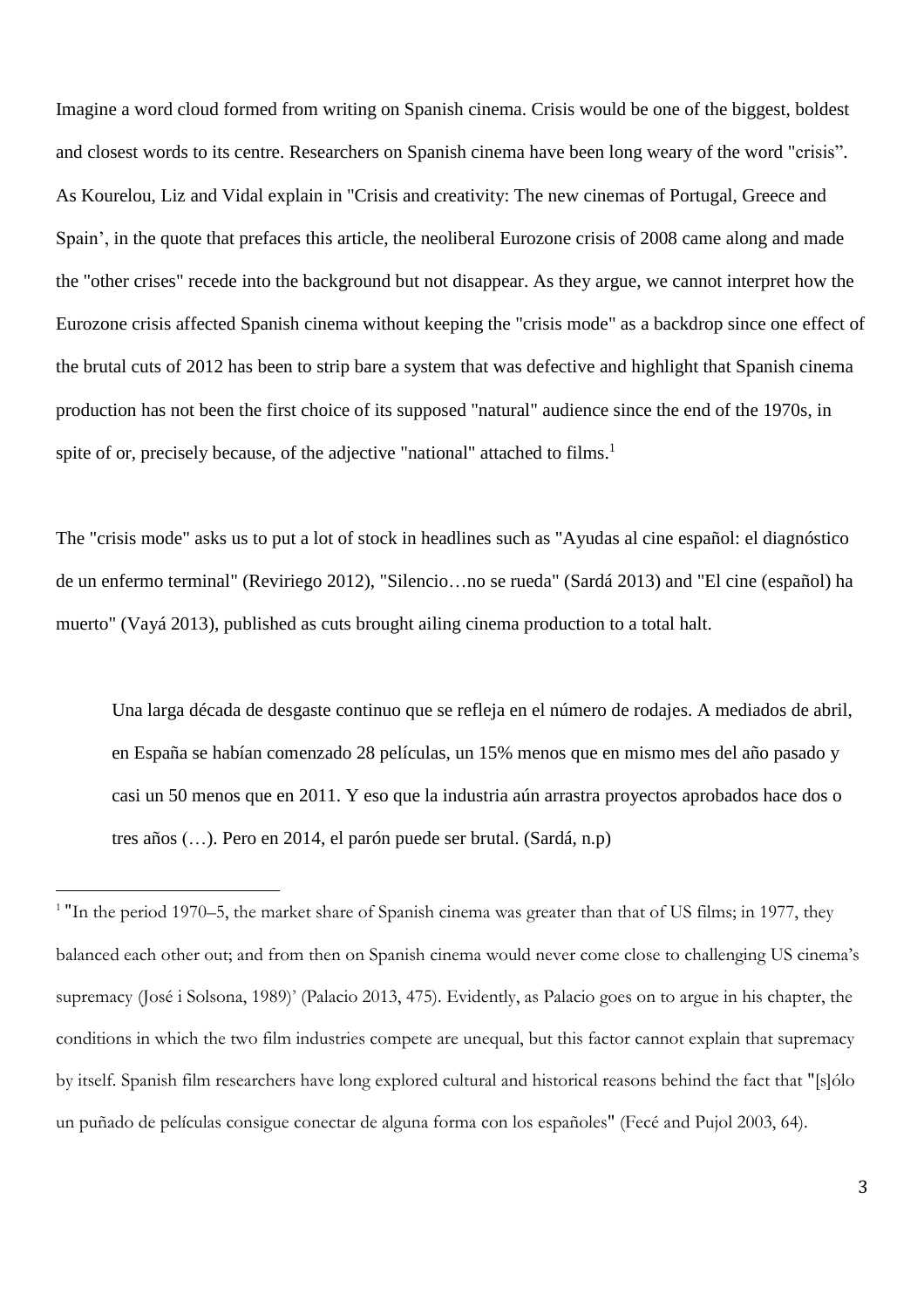Radical cuts in state investment and changes in a financing model should translate into fewer films, as these words by Juan Sardá attest. But the resilience of producers is staggering and the "crisis mode" which made us fear for the amount of films being made, skewed our sympathies in the wrong direction, because as José María Álvarez Monzoncillo and Javier López Villanueva explain, the Eurozone crisis and the PP cuts have not meant that fewer films are made, but more (2016, n.p). Where, then, have cuts been implemented? The answer is in the production quality of these films and the conditions and work security of workers in the film sector. $2$ 

This article focuses on how Spanish cinema has responded to the crisis in mainstream films, how the crisis and the present have become subject matter permeating mainstream cinema of all genres. To do this, it is first necessary to distinguish between a "crisis cinema" in the way that Dean Allbritton speaks of, and those films where the crisis is more obliquely present. The former represent victims of the crisis directly, victims who gain some kind of revenge even in their misery:

These films' perpetually scrappy protagonists, unlike many who are paralyzed by sensations of precarity, find recourse in unorthodox actions that theoretically undermine the institutions that have placed them in such states. When the bank, the banker, the capitalist at large are crushing one's potential for living out the "good life" as it has been imagined, the institutions must be brought down – albeit safely, on screen, and in a manner so surreal that it has likely lost any potential radicality. (2014, 104)

 $^2$  "Bajan los costes de producción con la crisis, se hacen más películas más baratas, pero este descenso afecta a la calidad de los proyectos y de las condiciones de trabajo de la industria. Hay pocas productoras solventes que controlan el mercado." (Álvarez Monzoncillo and López Villanueva 2016, n.p)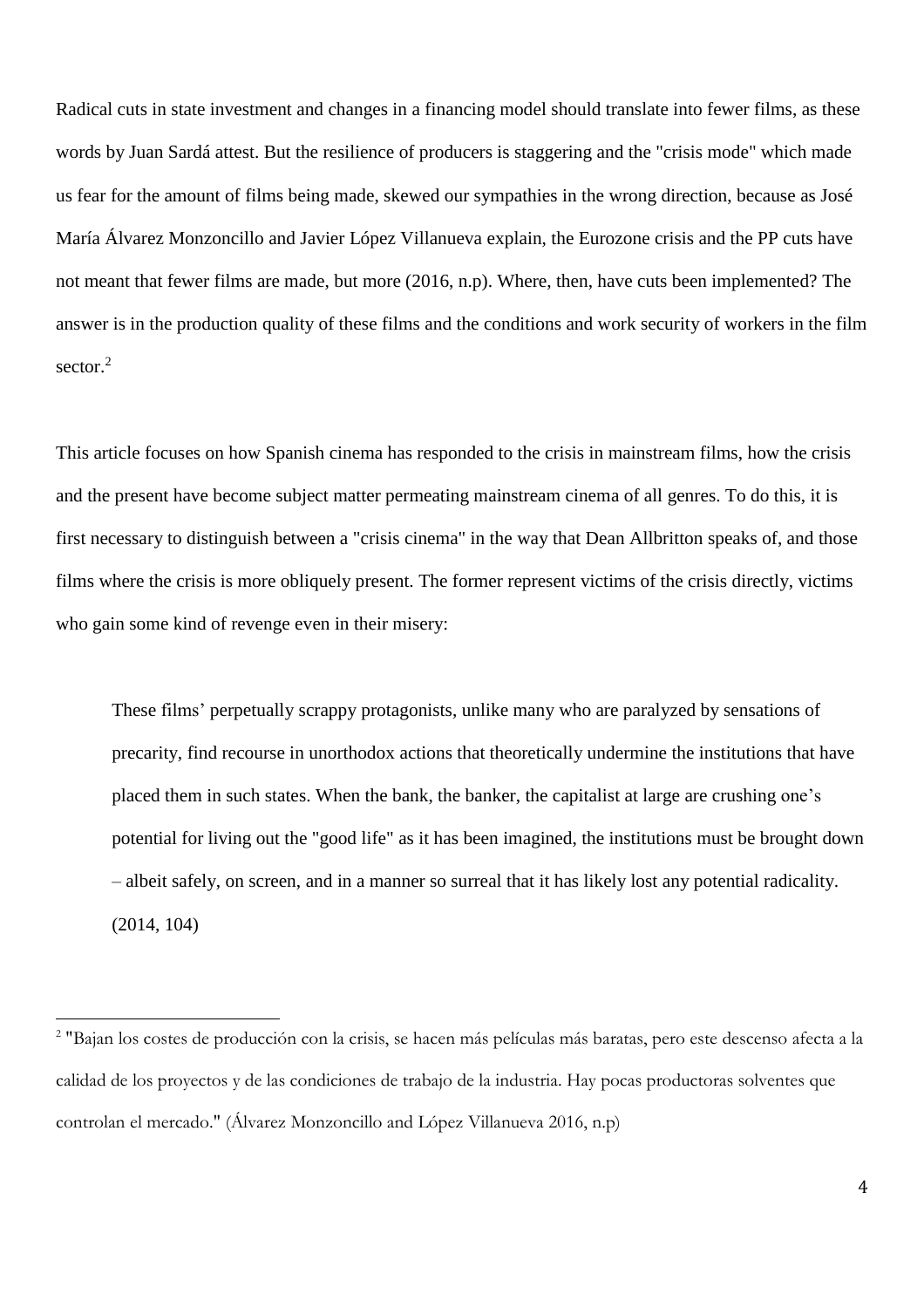Films of this type that Allbritton analyses (La chispa de la vida, Álex de la Iglesia; 5 metros cuadrados, Max Lemcke and Los últimos días/Els últims dies, David and Álex Pastor) have medium size budgets, are produced by minor or medium size independent producers with some contribution from regional and national TV networks, and are distributed by smaller, independent companies such as A Contracorriente. Films from this category may have been received positively at festivals and obtained Goya nominations, but they have not received the full endorsement of the mainstream hegemonic film culture through Goya awards.<sup>3</sup> In contrast, films of sizable budgets with money from private television companies (Antena 3 and Telecinco, through its production divisions Atresmedia cine and Telecinco cinema, typically), sometimes working with larger, more established hegemonic producers such as Enrique Cerezo P.C., may pay attention to the crisis, but do not tend to point fingers at the system. They avoid commenting on institutions directly by focusing on corrupt individuals within the system, positioning these rotten apples to bear the brunt of the blame or ambiguously atoning for their past in some manner. Another strategy to avoid openly criticizing neoliberalism is setting the plots in the years before the crisis. Some major box office successes and Goya winners since 2008 have seemingly sidestepped the crisis altogether by looking to the past. For instance, and focusing on the Best Film Goya winners of late, Tarde para la ira (Raúl Arévalo, 2016) is set in 2007 (the year before the worldwide financial collapse), La isla mínima (Alberto Rodríguez 2015) has a plot that takes us to the years of early democracy when another crisis, that of Post-73, looms large, Vivir es fácil con los ojos cerrados (David Trueba 2013) is set in 1966, Blancanieves (Pablo Berger 2013), in the 1920s and No habrá paz para los malvados (Enrique Urbizu, 2011) focuses on a time around 2004.

As well as these responses to the crisis, I will examine in this article another sector of Spanish cinema that takes up the past in response to a crisis-ridden present. Recent, mostly independently financed music

<sup>&</sup>lt;sup>3</sup> Los últimos días was Premi Gaudi to the best film not in Catalan language in 2014. As Allbritton admits in his study its science fiction plot makes it a film that "at first glance may not seem to be an example of crisis cinema in Spain" (2014, 111)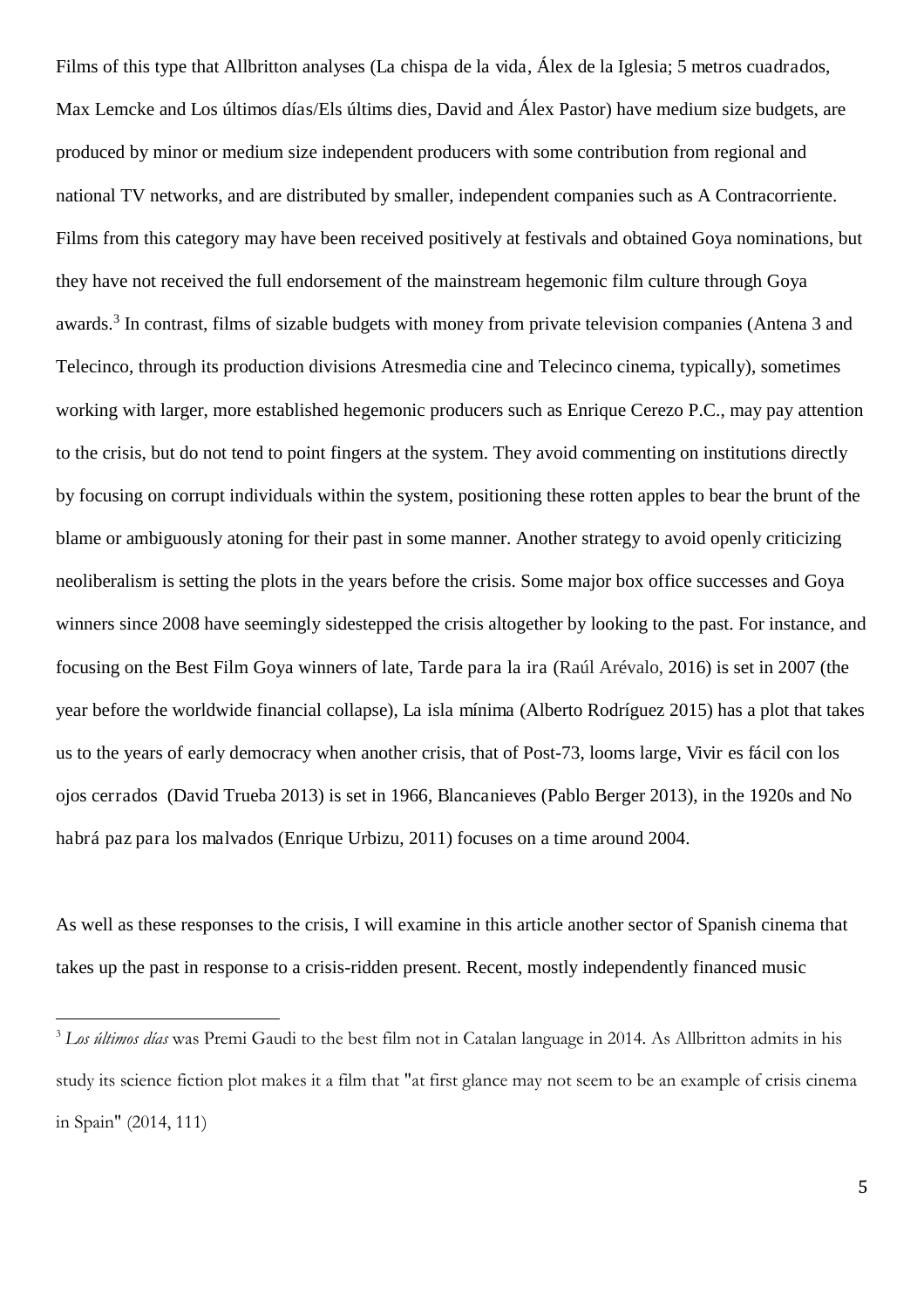documentaries also focus on the late 1980s and early 1990s, and particularly on Punk and Nueva Ola movements. Notable examples are El peor dios (Alejandro Montes, Daniel Arasanz and Nico Tarela 2010), Si yo fuera tú me gustarían los Cicatriz (Jorge Tur 2010), Venid a las cloacas (Daniel Arasanz 2010), Peligro Social (Guillermo Tupper 2013), Rock Radikal Vasco: La Gran Martxa de Los 80 (Begoña Atuxa 2013) and De un tiempo libre a esta parte (Beatriz Alonso Aranzábal 2015) to name a few. My argument is that these music documentaries do not allow audiences to take much of a respite from the present in comforting nostalgia, they engage with the crisis. Due to the specificities of the Spanish case, the 1980s and early 1990s are the times to go back to reflect on what went wrong in the process of democratization. From today's perspective, the process of transition is far from an unqualified success: it created blind spots and maintained inequality and privilege. For those who cling onto the teleological story of progress, modernization and Europeanization that paints the political, economic, social and cultural transition from the dictatorship as a success, retracing the past can lead to being confronted with the stories that were edited out and provoke a much-needed rethink.

#### **Mainstream responses to the crisis**

Starting with, the first group, those films we can consider mainstream, one response to the crisis has been to identify those responsible for the crisis and how workers, the mortgaged, and other debtors suffer. The subject matter might include ladrillazo, banking crisis and rescate, political and corporate corruption, tax evasion, ecological scandals and the council's implication in these. The plots focus on housing scandals, youth unemployment, precariousness, and other fallout from the crisis.

A good place to start a survey of such films is Mi gran noche (Alex de la Iglesia 2015). Here is a mainstream film that addresses the precariat within the film industry itself, by making its protagonists those members of the acting profession most exposed to the crisis: the figurantes con o sin frase (extras with or without speaking parts). The plot of Mi gran noche revolves around the filming during October 2015 of a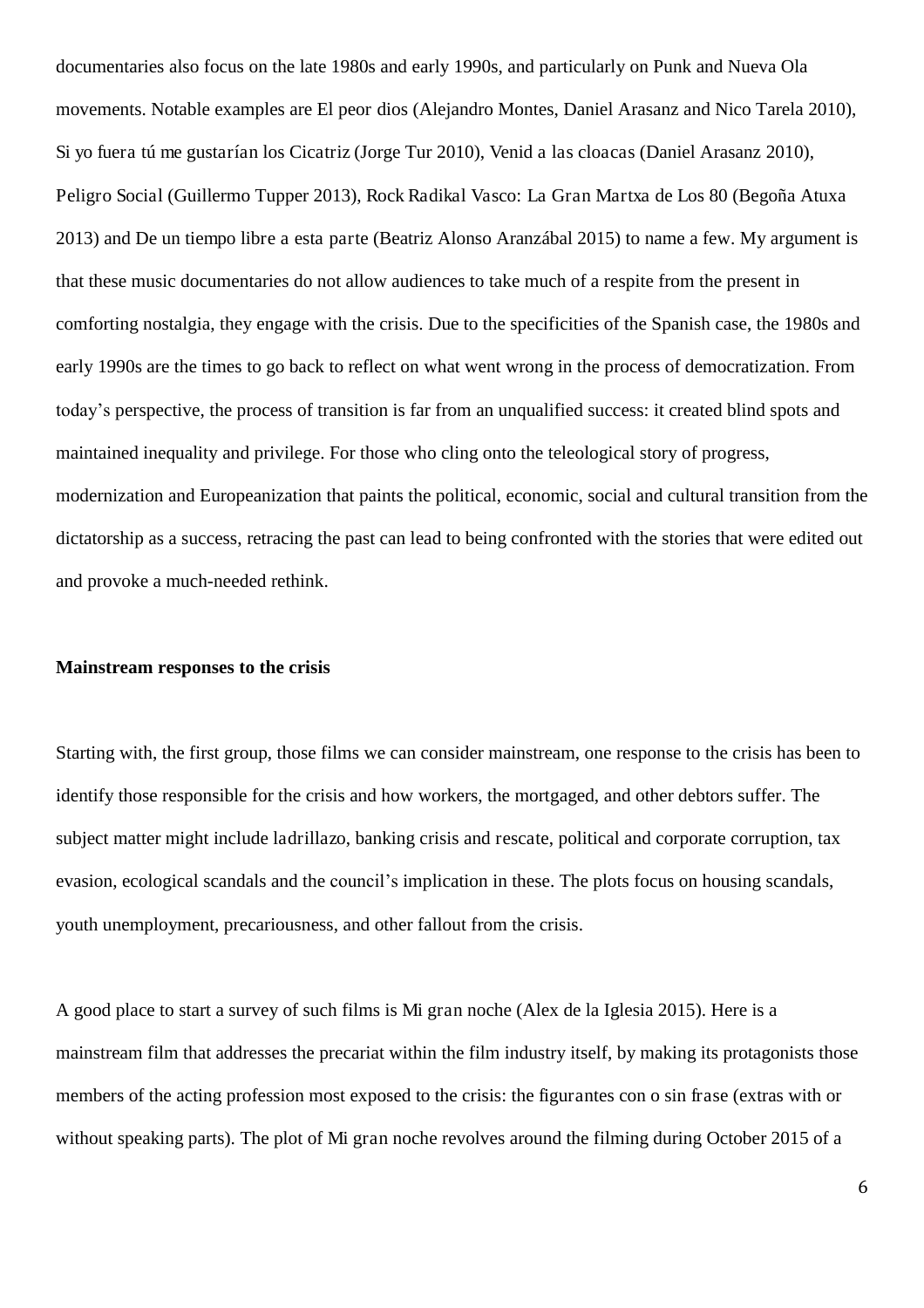New Year's Eve TV Special for 2016. One of the main characters is the extra, Jose (Pepón Nieto) who is sent by the unemployment office as a last minute replacement for another extra accidentally killed on set. Jose and several other figurantes are part of a fake on-set audience for the musical numbers and dance routines, required to produce on demand laughs, applause, kiss each other and shout in turn by the floor manager (Luis Callejo).

Mi gran noche's script shows that de la Iglesia's and screenwriter Guerricaecheverria's interest in the juxtaposition of modernity and anachronism continues, as does their penchant for plots in which microcosms of the cultural industries, particularly cinema and television, and their workers, are represented (see also Muertos de risa and 800 balas). The film directly depicts precarious working and exploitation and, significantly, the lack of protection of actors, which is aired openly, and not only in the feature film itself. The DVD release of Mi gran noche includes a Making of (Miguel Romero) feature that introduces a moment of "reality" among the fun and games of the behind-the-scenes documentary. During one of the breaks in filming the fake audience, a small squabble seems to break out among actors. One old-timer among the extras speaks of a lack of professionalism, of people who are not being grateful for what they are given. Then a younger actor – who in fact appears in Mi gran noche in the background and without lines – commands the scene when she complains:

Yo soy actriz profesional, pero con esta puta crisis, pues [aunque] tenemos una formación y una experiencia que ya nos acredita para trabajar como profesionales, al final se inventan también lo de la figuración especial que no debería de existir sino [que deberíamos ser] actores secundarios.

We are led to believe that these lines are unscripted, just part of the documentary, but they also align rather closely with the conditions experienced by the figurantes (extras) in the fictional film. The lines encapsulate a form of exploitation that worsened in the Spanish film and television industry during the crisis. A category of extra, figurante con frase o figurante especial was created. These workers are normally paid less, in view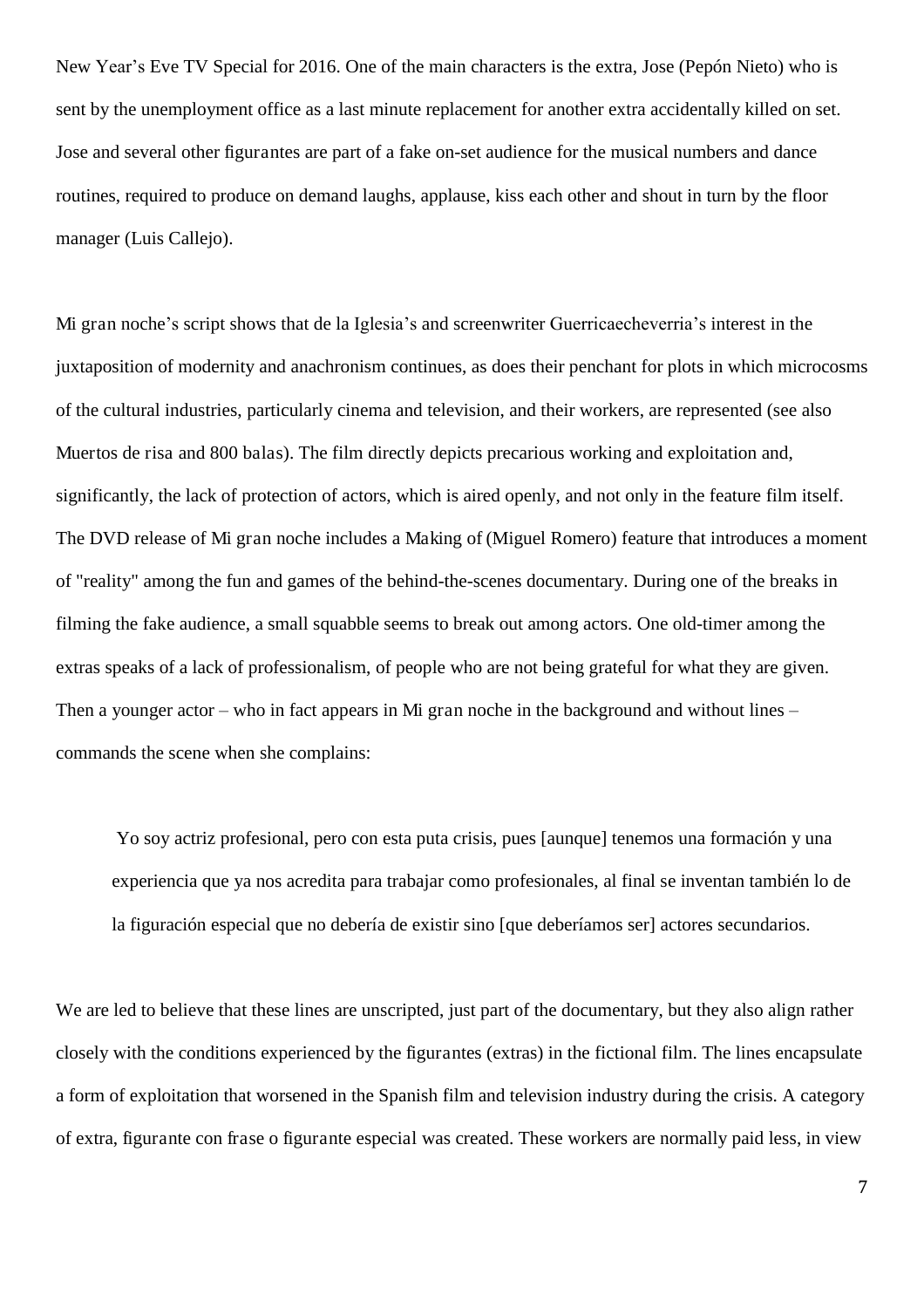of the fact that you do not need to be a qualified actor for the role. But the crisis forced even qualified actors into these worsened pay and conditions. The first collective agreement for this sector was achieved in 2016, and now figurantes con frase enjoy improved protection (See Prado Campos, n.p). Mi gran noche reflects the crisis in the oblique manner that de la Iglesia favours, which is not by adopting the strategies of realism but by practicing realism at one remove by featuring centre-scene these workers who are among the most exploited in the industry. This is not the first film where de la Iglesia finds an indirect route to Spain's reality. In the context of Spanish cinema and its institutions, de la Iglesia may be seen as a staunch defender of cinema as entertainment but the fact is that social reality intrudes into his films frequently, as was the case in earlier films:

If 800 balas participates in the traditions of social realism, then, it is at an angle to the orthodox conventions. Cine social (…) normally proceeds on the assumption that the filmic text is saturated with the real  $(...)$ . 800 balas does not take this saturation approach but instead presents us with shards of contemporary social reality, shards which are positioned awkwardly next to filmic material best classified as generic (…) (Buse, Triana-Toribio and Willis 2007, 156)

Mi gran noche comes with its own "shards of contemporary social reality'. Its gleaming, fake studio miseen-scene and orange-tanned, glitter-covered presenters and dancers welcoming 2016, are sealed off in a studio while outside picket lines are fighting the firing of workers in the TV channel in riots against heavily armed police. At one point, the demonstrators push and rock the lorry containing the programme editing suite, with chief editor Rosa (Carmen Machi) and assistant Amparo (Carmen Ruíz) inside. The lorry is toppled on its side. The signal does not stop, and the show must and does go on. Outside the sealed-off, make-believe New Year's Eve special, mayhem and crisis rock the nation.

Even if it is not his reputation, De la Iglesia is one of those mainstream directors who feels interpellated by the assumed historical call to reflect and react to Spain's problems in their films, a mandate that goes back as far as the Salamanca Conference of 1955 (although demands for "realism" go back much further -- see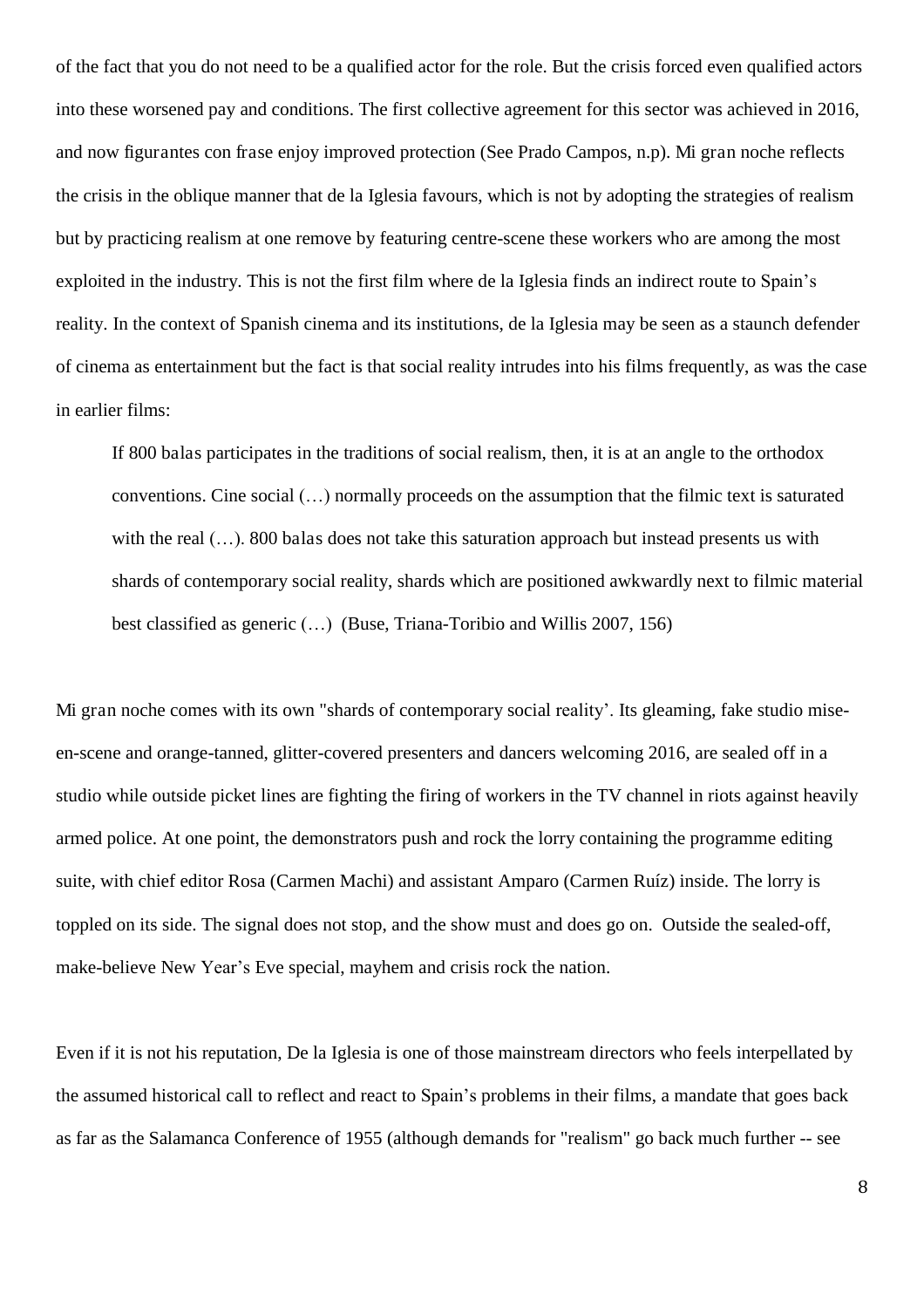Triana-Toribio 2003, 54-7). He has interpreted this thorny mandate of late with tragicomedy in La chispa de la vida (2012) as well as with the relentless and uncontained comedy of Mi gran noche. La chispa de la vida, the story of Roberto (José Mota) an advertising consultant who in his youth came up with a famous slogan in publicity (for Coca-Cola) and is now out of work. He is a father of two teenagers and married to Luisa (Salma Hayek). Dejected, he returns to the site of his honeymoon in Cartagena and falls into a Roman archaeological site, where a wound in his head immobilizes him, pinning him to the ground as any attempt to move him will result in death. From this situation, he wants to create publicity to generate profit for his family. This tale of a man who goes to desperate measures to ensure the welfare of his wife and children is representative of these mainstream crisis-inspired films that have mostly national backing. It included among its producers Double Nickel Entertainment in association with Canal+ España (owned in the past by Telefónica and Grupo PRISA), and the support of the Instituto de Crédito Oficial (ICO), Instituto de la Cinematografía y de las Artes Audiovisuales (ICAA), the Región de Murcia (where Cartagena is located) and Televisión Española (TVE). Ambitious projects such as these require well-known casts. In the case of La chispa, Hayek plays Roberto's Mexican wife, and Mota himself is half of the popular comic duo, Cruz y Raya, in a cast that includes Santiago Segura.

Films backed by smaller, independent mainstream production companies such as Aliwood Mediterraneo Producciones S.L., have confronted aspects of the crisis and its victims more directly (see Allbritton 2014). 5 metros cuadrados, for example, reflected the housing crisis precipitated by unethical constructors who erected defective buildings, where buyers bury their savings and get nothing in return. This thriller also had a popular cast (Fernando Tejero [from Antena 3's series Aquí no hay quien viva], Malena Alterio and Emilio Gutiérrez Caba), but elicited a modest response at the box office and in spite of 15 Goya nominations, did not get any awards, surprising perhaps for a film that won major prizes at the Festival de Málaga de Cine Español.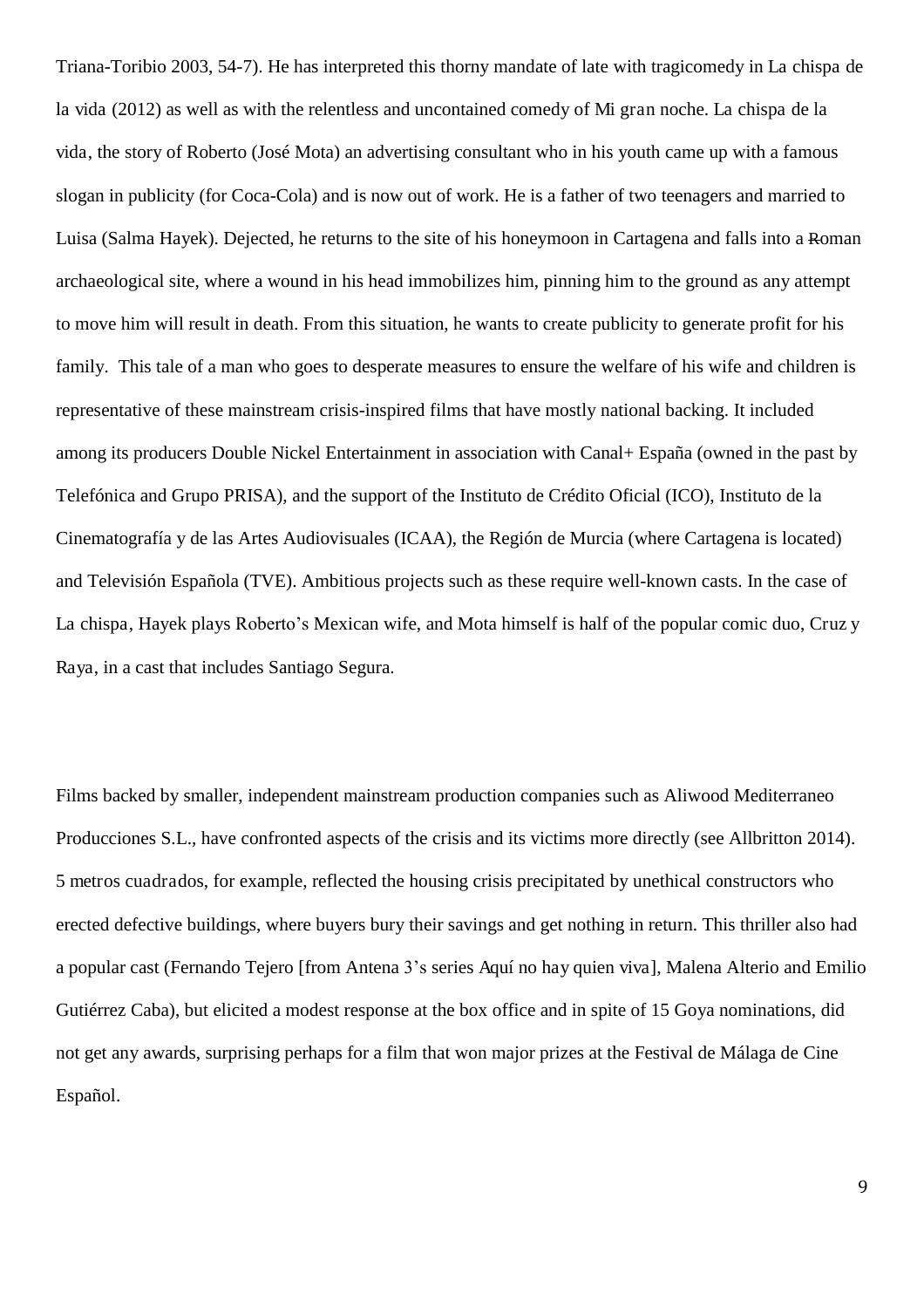Throughout the 1990s and early 2000s, the years of cine social, Spanish film production supposedly responded to Spain's reality openly in its subject matter, with films that were labelled películas necesarias. The literal translation of this phrase is "necessary films" but a translation that captures the essence of these words would be "films that are hard to watch but that must be made'. This is significant since film cultures interpellate newcomers and old hands alike; no one develops her career in a vacuum. Film institutions such as the Academia and Spain's film festivals with their awards, specialized magazines such as Cahiers du cinéma España-Cuadernos del caimán, with its reviews and articles, and film schools and courses guide filmmakers through particular avenues of what is desirable and valuable and what is not. Carrying on with this historical responsibility between 2008 and 2017 means that the EU bailout to failing Spanish banks and the brutal neoliberal austerity must also lead to films that must be made'. So what are these films? Who is making them and financing them? And what do they look like?

Among those films like de la Iglesia's which had a mainstream theatrical release and audience, there is a variation in approach to the subject matter and which precise elements of the "crisis" to focus on. First, there are genre films with substantial backing from TVE, Atresmedia or Telecinco cinema. Since the generic turn of the late 1990s (see Jay Beck and Vicente Rodríguez Ortega 2007, 2-3), mainstream producers favour thrillers and dark comedies and audiences and award givers have responded. From 2008, these thrillers have touched upon systemic judicial, political, corporate and economic corruption (of the present and the past) and generated the most profitable and critically acclaimed films nationally. For instance No habrá paz para los malvados about a corrupt policeman (José Coronado) who thwarts a terrorist attack, was a profitable and a critically acclaimed mainstream triumph at the Goyas in 2012. A corrupt cop with a dark past, investigating a series of brutal murders of women, is one of the main characters of La isla mínima (Alberto Rodríguez 2015) co-produced with Atresmedia and with a large budget for a Spanish film of the time, an estimated 4m euros (As imdb listed on its website). This film won the Best Film Goya Award in 2015. The winner of the Best Goya has never been a film with a victim of the crisis as a hero/heroine or a story that can be labelled as "crisis cinema" or even, crisis-inspired, at least in the period up to 2017.

10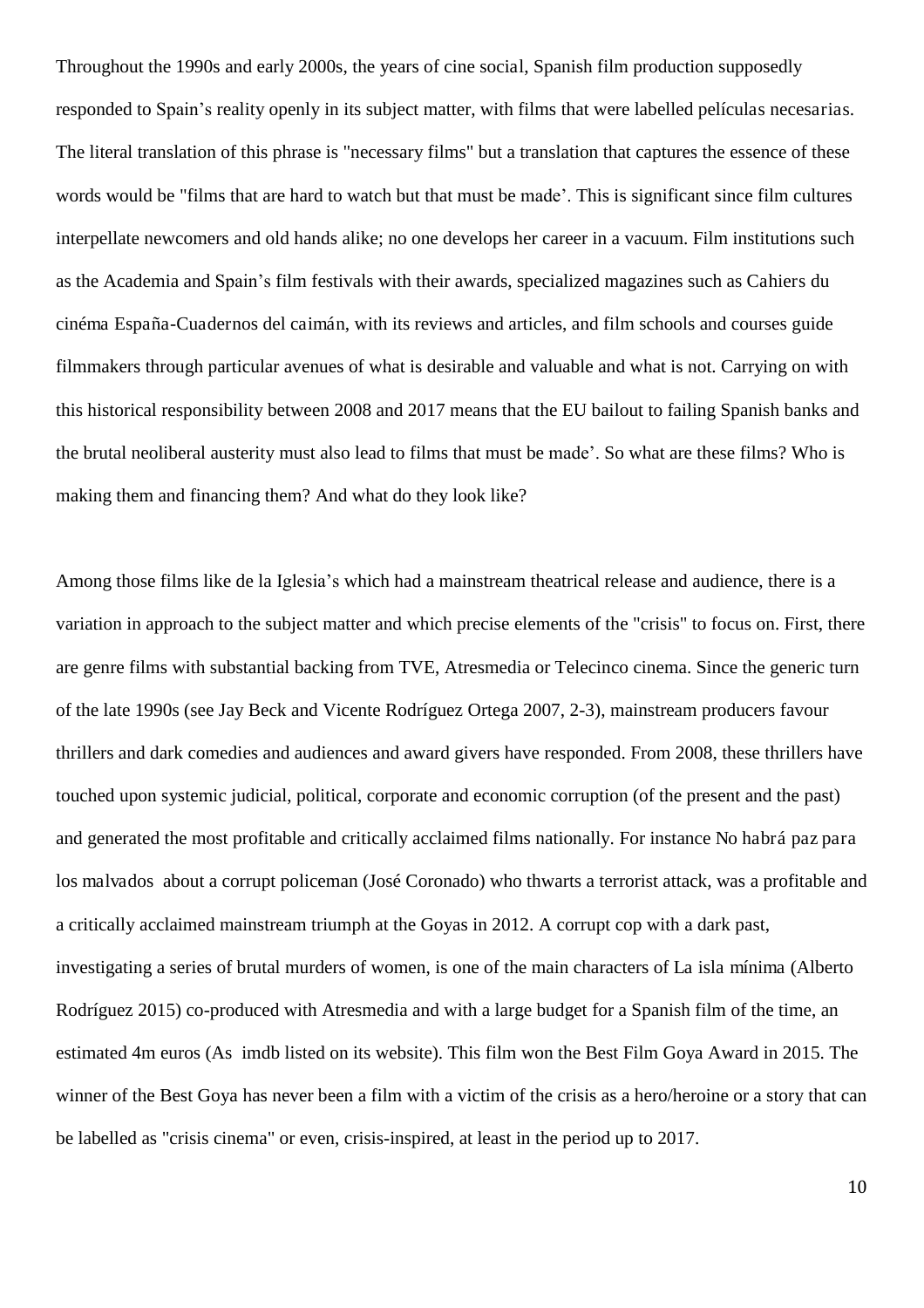Two big-budget features of 2015 and 2016, both co-produced by private TV channels have come closer to pointing a finger at neoliberal banking practices and political collusion with the banking sector that enabled large-scale scams (such as the scandal of the Preferenciales).<sup>4</sup> Atresmedia backed El desconocido (Dani de la Torre 2015) a "thriller social" (Fidalgo 2015, n.p), set in La Coruña, where a grieving widower whose wife committed suicide after losing all their savings to bank fraud, intimidates a bank employee while he is driving his children to school. Cien años de perdón (Daniel Calparsoro 2016) meanwhile, is a bank heist movie set in the centre of Valencia, the capital city of a region infamous for its political corruption, partly produced by Telecinco cinema. But in spite of the tantalising potential for criticism, both films' denouement avoid a direct critique of the system by apportioning blame on individual circumstances. Netflix's first production in Spanish also explored the theme of corruption in 7 años (Roger Gual 2016), but in this case turning to corporate tax avoidance, a problem that made headlines frequently in the fallout of the crisis. Gual, like de la Torre and Calparsoro, followed in the footsteps of Monzón and Urbizu into the political/social thriller with popular casts: in this case, Paco León plays the main character.

If between 2008 and 2017 mainstream genre filmmakers were sometimes interested in those problems that made the headlines of Spain's press, does this mean that the mainstream was uncovering the social issues troubling Spanish society? Were they doing the job of directors linked to cine social who, before 2008, in the words of Ángel Quintana "querían evidenciar un cierto deseo de retorno a lo real y una cierta idea de compromiso frente a algunos de los problemas del mundo en que vivían" (2005, 16). What about Fernando León de Aranoa (director of Barrio [1998] and Los lunes al sol [2002]), Iciar Bollaín (Flores de otro mundo de [1999] and Te doy mis ojos [2003]), or Chus Gutiérrez's (Poniente [2004] and Retorno a Hansala [2008]

<sup>4</sup> Clients of Cajamadrid and Bankia were sold financial products who were unsuitable for them, with insufficient information so that the clients could understand the risks they were taking (See EFE 2014, n.p)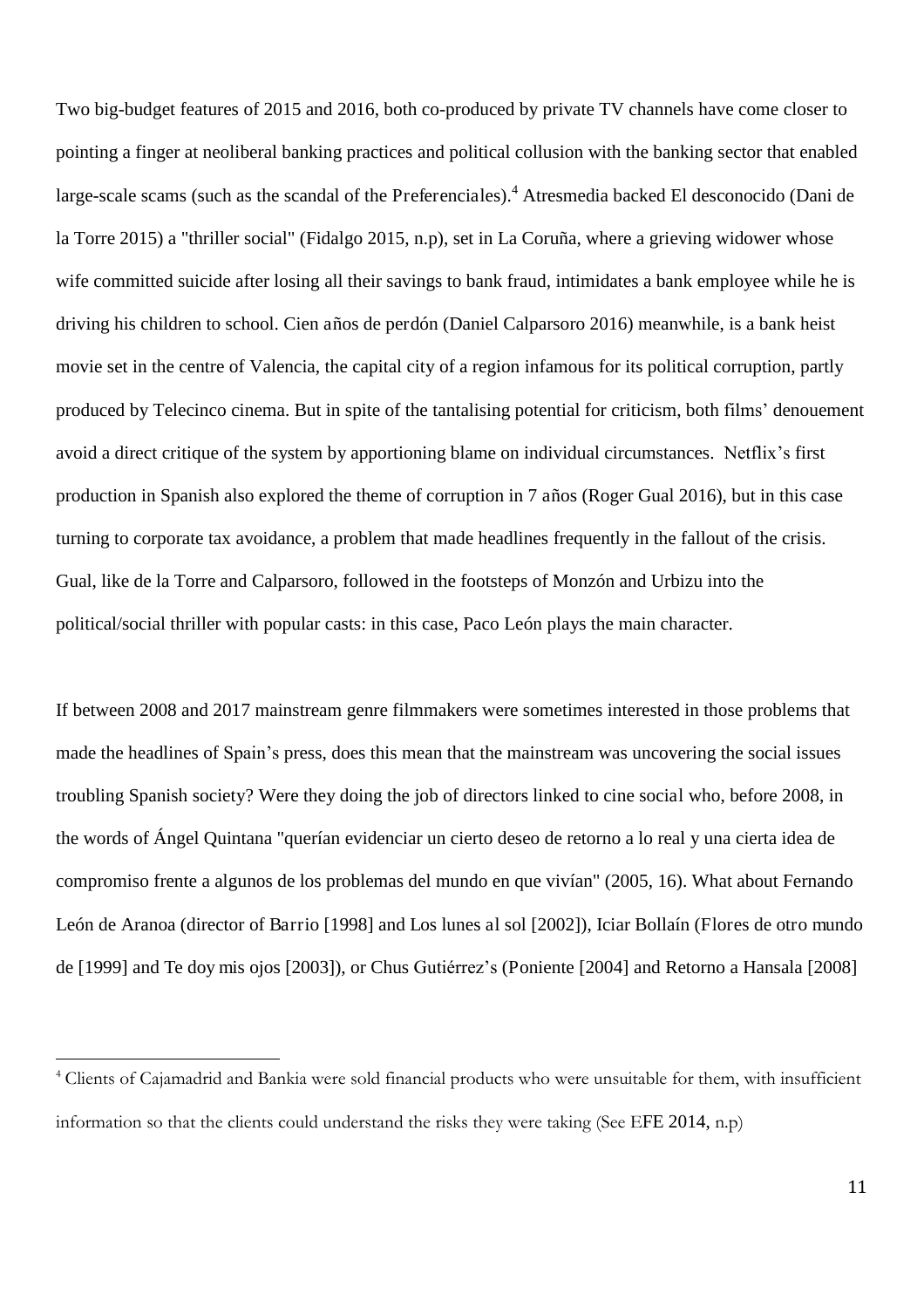), directors responsible for the "nuevo modelo institucional del cine español" of the early 2000s (Quintana, 16), and suppliers of películas necesarias of pre-crisis years?

One way of explaining this shift of the mainstream into the strategies of cine social is to consider that the crisis became unavoidable; dissatisfaction permeated everything, and changed cultural agendas gradually from 2008 to 2011. In 2011 the 15-M movement and the Mareas protests and demonstrations, ubiquitous throughout Spain, forced mainstream culture to face the situation. The 15-M indignation was reinforced with the addition of other movements worldwide which "transformed modern political culture" (Cameron 2014, 1). The distress of the population could not be ignored. Moreover, consider that since 2005, and increasingly by the end of the first decade, critics such as Quintana, Carlos Heredero and Antonio Santamarina, and others linked to Cahiers du cinéma España-Cuadernos del caimán, had been denouncing cine social for its lack of relevance and sham realism, and these accusations have become more widespread in film cultures. Cine social was repeatedly criticized as a timid and somewhat clichéd response to issues which seemed to be priorities of the PRISA group media and scandals that could embarrass the PP, criticisms that became part of the irreversibly weakening of the socially engaged cinema model of the 1990s and early 2000s. The praiseworthy realism was pursued elsewhere, by independent filmmakers such as Mercedes Álvarez, Isaki Lacuesta, Jose Luis Guer**I**n, Fernando Franco, Javier Rebollo and Jaime Rosales, and others who were not so compromised by well-known political adherences and closeness to the institutionalized sectors of Spanish film culture (mainly the Academia). Perhaps wary of these accusations, of a relentless berating from the right-wing media, and of the cultural tectonic shift that was 2011, some key names of cine social became for a short while documentary directors, working in smaller, engaged projects related to consciousness rising among those affected by the crisis: for example, Iciar Bollaín En tierra extraña (2014), tells us how migrant Spanish youth in Edinburgh created the association 'Ni Perdidos, Ni Callados*'*, and offers a wide-ranging reflection on migration. Among the producers for this project are Tormenta Films and Turanga Films, both small producers of films with social interest, with contributions from TV and SGAE. Similarly, León de Aranoa made Política, Manual de instrucciones (2016) (with

12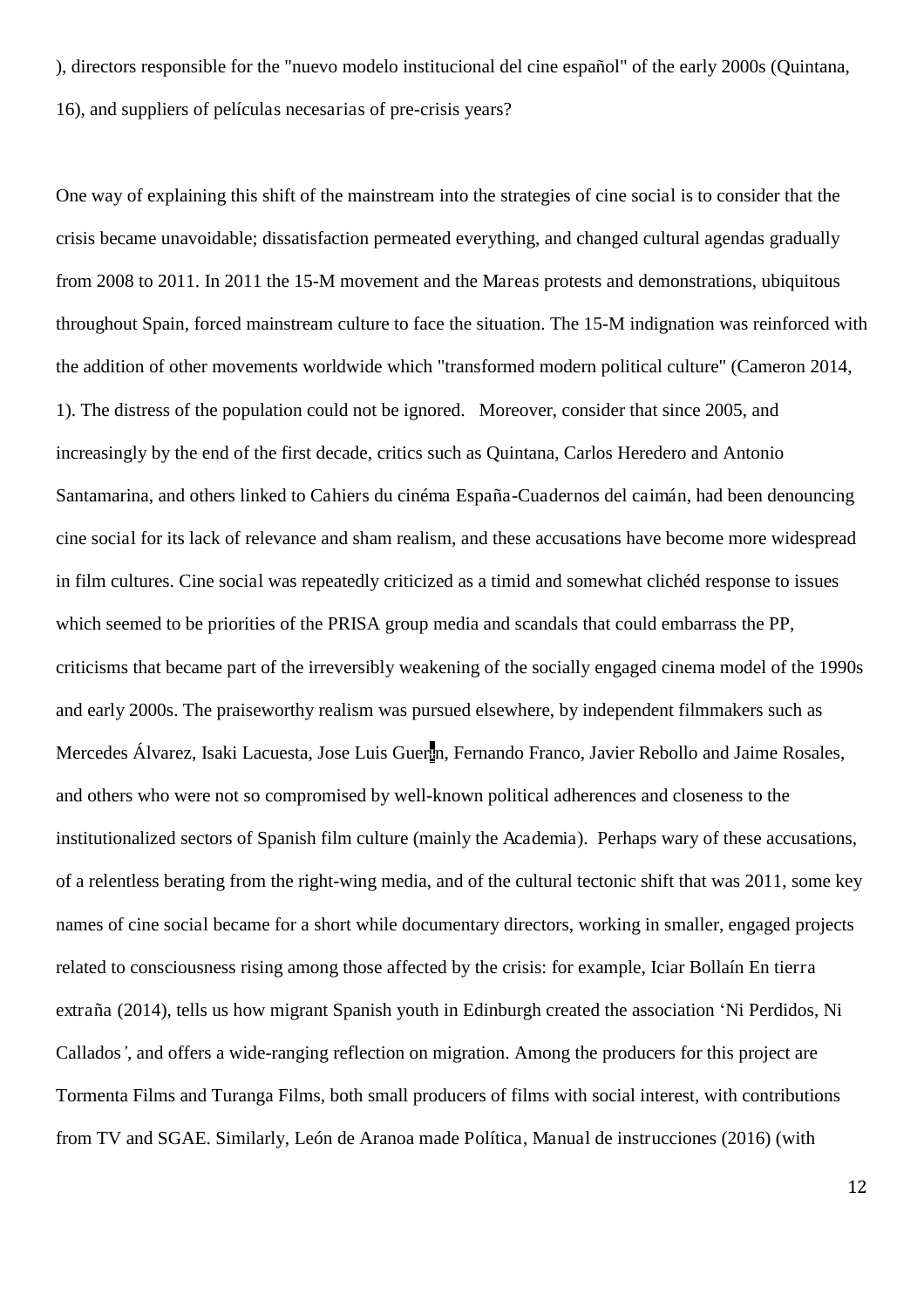producers Mediapro), which traces the development by Podemos of a new collective political consciousness and strategy.

After this detour into the smaller ventures of former mainstream directors of cine social, we have to consider that there are also some mainstream crisis comedies. One was a harbinger of this "crisis cinema" albeit in an unorthodox manner. Santiago Segura's Torrente 4: Crisis letal, (2011) is the first film to look at the crisis directly (as its title attests). Before La chispa de la vida, and Pedro Almodóvar's crisis comedy, Los amantes pasajeros (2013) (see Delgado 2016, 252-268), the migration farce Perdiendo el norte (Nacho G. Velilla 2014) and Tenemos que hablar (David Serrano 2015), Lethal Crisis was doing something that does not seem to sit well with the reputation of the franchise as mindless escapism. As has been argued elsewhere:

The Torrente franchise […] makes no claims to belong to the traditions so valued by the Academia and the Goyas. However, to accuse the franchise of not engaging with reality simply would not hold. The entire franchise, and more precisely Lethal Crisis, far from neglecting Spain's present, addresses it explicitly. The title of the film is the first clue to this direct acknowledgement of current reality. The film may eschew a sober engagement with the reasons and consequences of the economic crisis, much in the same way as the comedies of the 1960s and 1970s did not delve into the fraught and uneasy relationship between Spain's Catholic morality and the challenges that the opening to modernity and Europe were creating for the characters in the films mentioned above. But exactly as the plots did in those films, Lethal Crisis negotiates through humour the effects of the economic difficulties and touches, albeit in a vague manner, on the very foundation of the collective financial difficulties by representing a Spain in which corrupt elites wield power and possess wealth. (Triana-Toribio 2016, 83)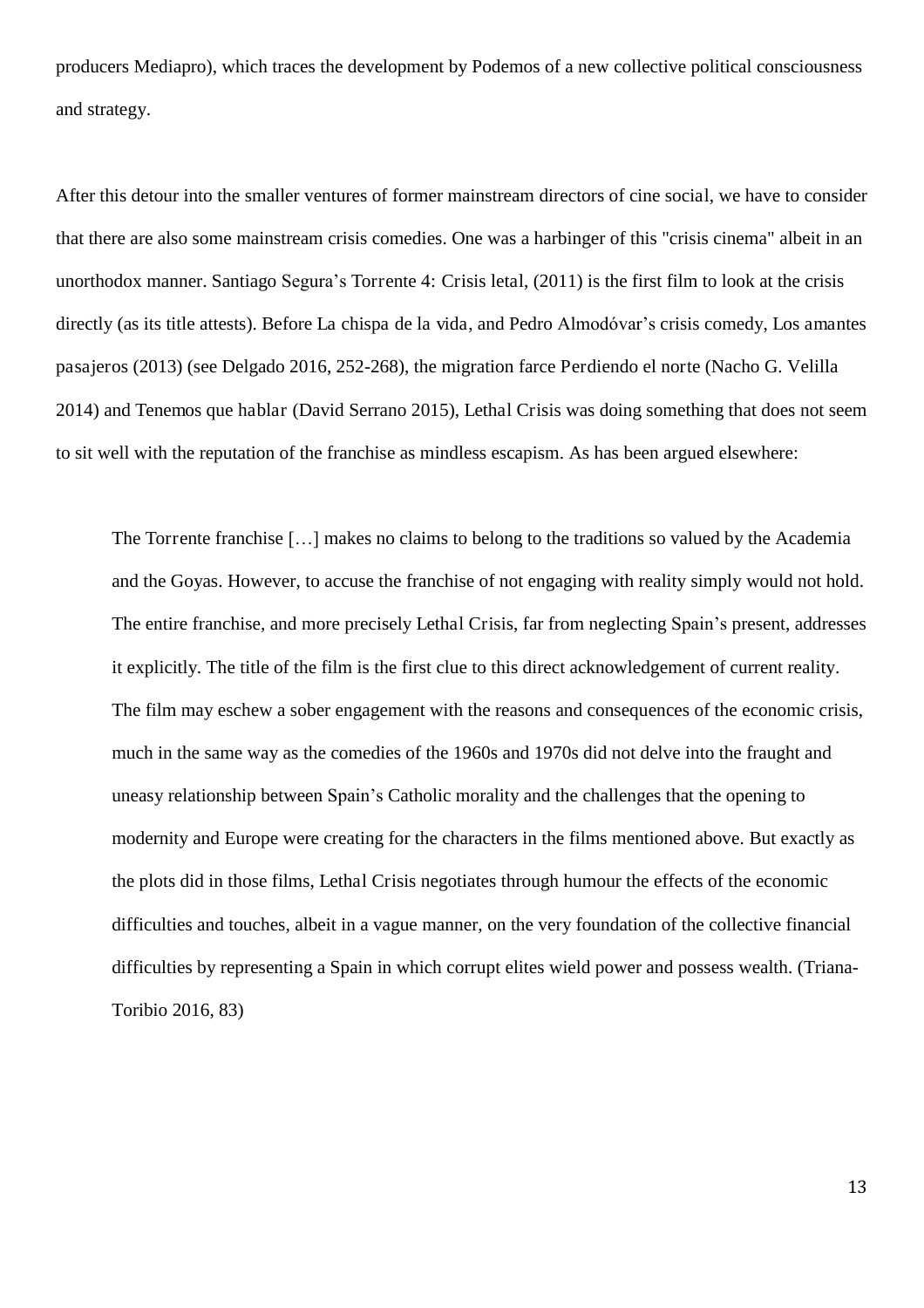Another comedy that acknowledges the origins of Spain's crisis woes is the small but popular El mundo es nuestro (Alfonso Sánchez 2012), in which local collusion of regional bankers and politicians, religion and tradition come together when the plot of a couple of small-time crooks to rob a bank coincides with a ruined employer's plan to blow up the office. It all takes place during Seville's Holy Week. The film was a success at the Festival de Málaga, and the first Spanish crowdfunded film (with a contribution from Canal Sur TV).(see Días de cine 2012). Two further small, independently distributed (by A Contracorriente) crisis comedies deserving mention are Carmina y revienta and its sequel, Carmina y amén (Paco León 2012 and 2014) which within their picaresque stories of clever plotting against the system by Andalusian Carmina, address how precariousness affects and blights working class women's lives particularly.

In reviews and articles about some of these films aimed at mainstream audiences, critics wonder whether these stories framed or focused on the crisis are relevant enough. In his review of Mi gran noche for The Hollywood Reporter after its opening at San Sebastian Jonathan Holland mentions in passing that the film is hardly subversive (Holland 2015). Allbritton levels similar charges against other crisis films (2014, 104). Perhaps the real reason for raising these concerns is that the crisis has devastated too many real lives and futures and we cannot avoid the feeling that films in these circumstances could and should do more to denounce. And yet, these large-budget productions could hardly be the ones to condemn and in doing so, bite the hand that feeds, particularly knowing that the large production companies are part of media conglomerates associated with banking and construction companies. Spanish cinema's response to Spain's reality has always been and will always be affected by who pays for content to be made. More importantly, mainstream cultural production and Spain's film establishment made compromises in the first place to secure state protection, making it impossible for it to be meaningfully critical of the crisis. As Amador Fernández-Savater explains, mainstream culture had to disconnect itself from political engagement to be supported after 1982. In the words of Germán Labrador Méndez, paraphrasing the former thinker:

14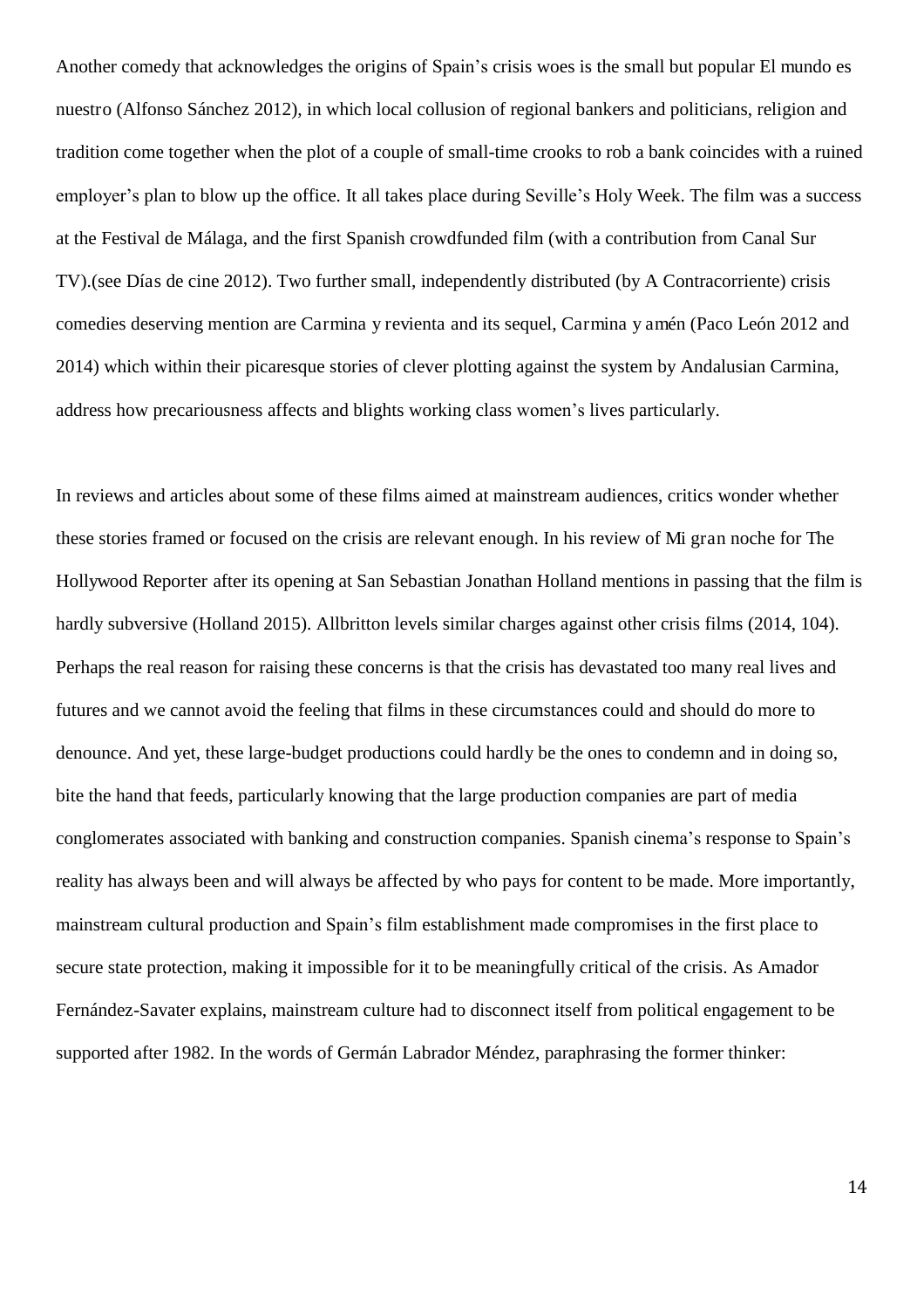Paradójicamente, la victoria del PSOE constituye el comienzo del final de la cultura que hizo posible su victoria. Su desactivación redujo la capacidad de resistencia colectiva, lo que facilitó que el Régimen del 78 no cumpliese las expectativas de cambio político transformador con las que había sido anunciado (2015, n.p.)

For cultural commentators, writers and philosophers since 2012 such as Guillem Martínez, who coined the term, there has been un tapón cultural (cultural stopper) imposed on what can be discussed in Spanish culture, in its media and cultural production in general, and particularly in its cinema. A cinema that arrived at the end of Francoism with a culture of resistance to the dictatorship was soon co-opted and institutionalized into the service of a particular kind of democratization (see Triana-Toribio 2016, 17- 35). This has weighed down Spain for more than three decades, as the collective writers of CT o la Cultura de la Transición: critica a 35 años de cultura española document in their collection. Bryan Cameron explains how this tapón

[h]as obstructed the freedom of expression (both political and artistic) since the death of Franco. These ideas, rehearsed elsewhere by critics such as Patrick Paul Garlinger ("Sex Changes and Political Transitions," 2005) and Eduardo Subirats (Después de la lluvia, 1993), demonstrate that the promise of democracy in the late 1970s ultimately led to a falsified vision of a democratic state in Spain. (2014, 5)

The films I have discussed so far, mainstream because they pursue a mainstream audience and because they are funded and produced via mainstream strategies, are compromised from the start by this tapón cultural. And even though we are more aware of its existence, now that the crisis has re-awakened political consciousness in an older generation, by no small degree, inspired by the anger and indignation of younger citizens, we are very far from recovering the conditions in which culture can be truly subversive. Ignacio Echevarria observes: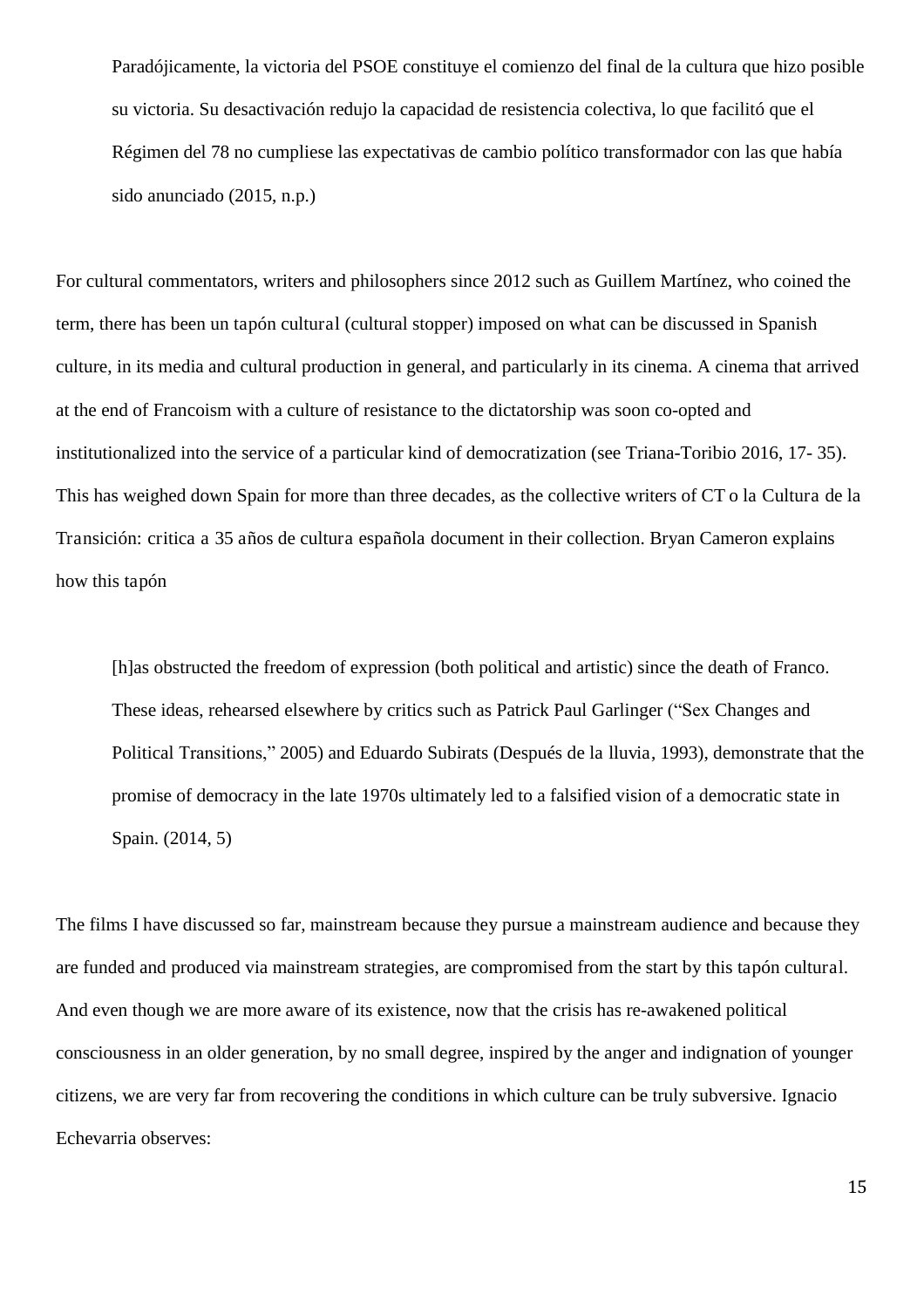Quienes piensen que en la actualidad se dan las condiciones para que la cultura española recupere una actitud crítica, deberán considerar hasta qué punto las condiciones de producción de intelectuales y creadores rompen con los imperativos y las inercias a que están sometidas, por parte tanto de una industria cultural como de unos medios de comunicación que han eliminado radicalmente el horizonte de dicha actitud, como no sea en beneficio de sus propios intereses. (Echevarria 2012, 36)

Critics may be frustrated about a lack of subversiveness in cinema because some aspects of Spanish film cultures have pioneered prising loose this tapón cultural directly. I am not speaking of films, but of the sort of interventions made at the Goya award ceremonies of 2003, with the protest onstage against Spain's support of the invasion of Iraq, backed by the US and UK. As Amador Fernández-Savater explains (2012: 43), perhaps the most significant change that Spanish cinema brought to the CT was to pull the curtain back on the fact that the development of the film industry since the 1980s has been achieved by accepting a compromise with the government of the time, by restricting itself to certain topics and not others, by allowing it to be uncritical of power, disconnected with politics, switched off from its potential to question. When the award ceremony of 2003 brought to the media what was until then a carefully muted grassroots movement against the war in Iraq, a section of the film culture succeeded in blotting the copy book by doing what it was not supposed to: "La peculiar entrega de los premios Goya funcionó al principio de las movilizaciones como un verdadero aldabonazo: la crítica aparecía donde menos se la esperaba." (Fernández-Savater 2012, 43).

#### **Responses to the crisis from El otro cine (those formerly known as 'independientes')**

As I suggested above, the most effective "cine de la crisis" and the most likely areas of film culture to fight to get this cultural stopper open must be independently financed (and with tiny budgets, like El mundo es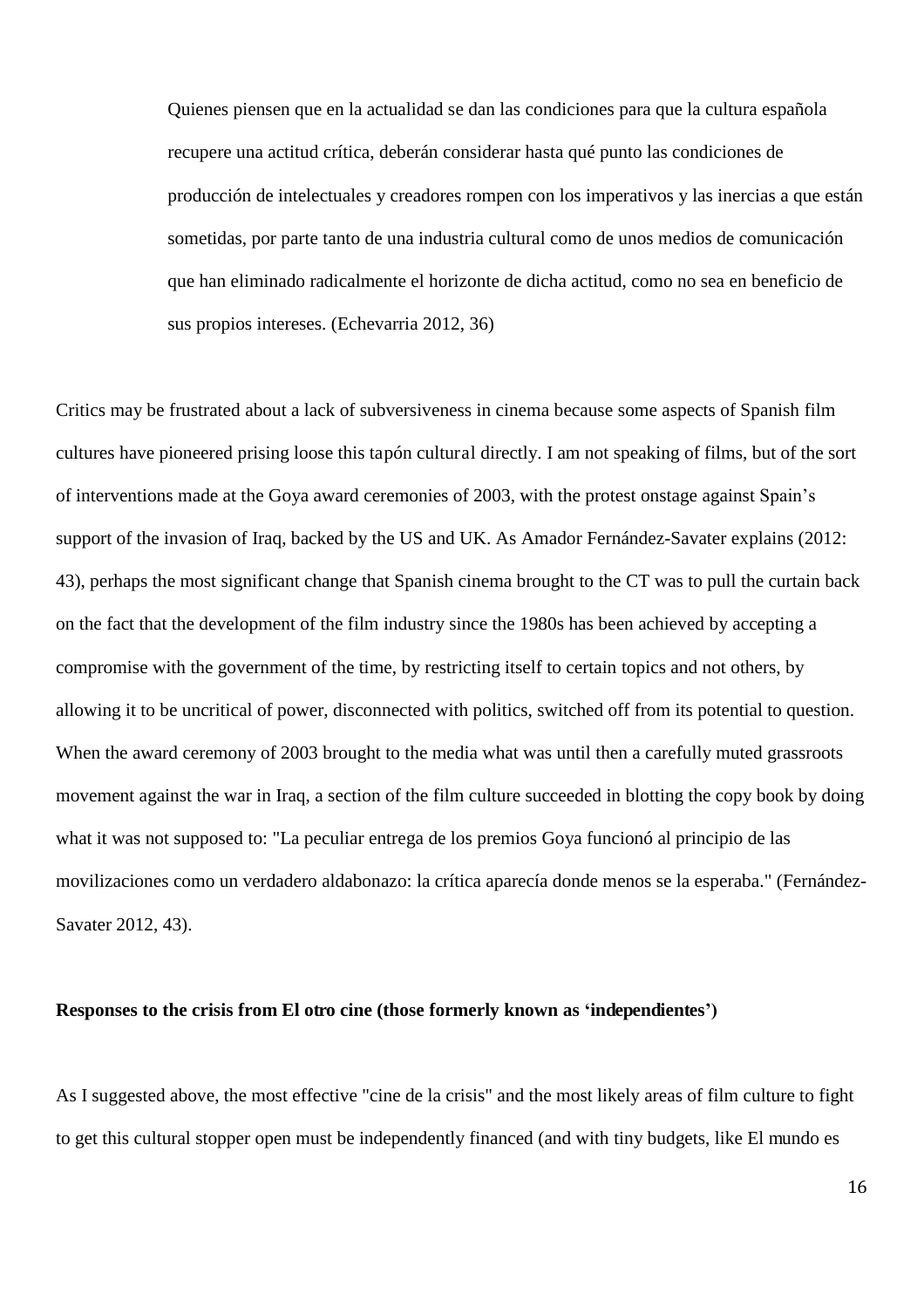nuestro), and therefore, destined for the festival circuit. One such example that was particularly wellreceived is Terrados (Demian Sabini 2011), about the lives of highly-qualified unemployed young men (and one woman) who spend their time talking and smoking in rooftops in Barcelona. It was distributed widely though festivals and online and won a Premio Seminci del Público, Sección Punto de Encuentro in 2011.<sup>5</sup> Blogger Robert Martínez Colomer comments on the significant link between Terrados and the 15-M movement:

Rodada poco antes de que se iniciara la acampada del movimiento 15-M en Plaça Catalunya – finalmente el desencanto de los jóvenes se transformó en indignación –, Terrados es una buena muestra de cine necesario, aquel que no ignora los problemas de la gente y que considera que una película debe ser algo más que un mero entretenimiento; además, es el ejemplo de que una buena historia y las ideas claras compensan con creces la falta de recursos […], de tal forma que incluso recibió el premio del público del Seminci de Valladolid, que valoró su compromiso con la cruda realidad del momento. (2012, n.p)

As part of el otro cine español, these films "may represent a new lease of life" (Kourelou, Liz and Vidal 2014: 146) due to their mode of production and distribution. Their reach is hard to quantify, but their nontraditional channels allow them to dodge the cultural stopper. The films that respond to the crisis in their subject matter from the "free" and "alternative" otro cine may have theatrical release only in festivals, have been distributed via PLAT TV, Vimeo and other independent platforms exclusively, but they have their own

<sup>&</sup>lt;sup>5</sup> Festival de Cine Español y Latinoamericano de Ajaccio, Viva, Spanish and Latin American Film Festival at HOME in Manchester, UK; Foundation for Art and Creative Technology, Nuov.o.Monde Festival Cinema de Rousset; Atlántida Film Festival; Festival Résistances de Foix, Cinespaña Toulouse Film Festival, Les Recontres Cinématographique de Cerbère, Festival de Cine de Bogotá, Torino Film Festival among others (See Moviement Films SL);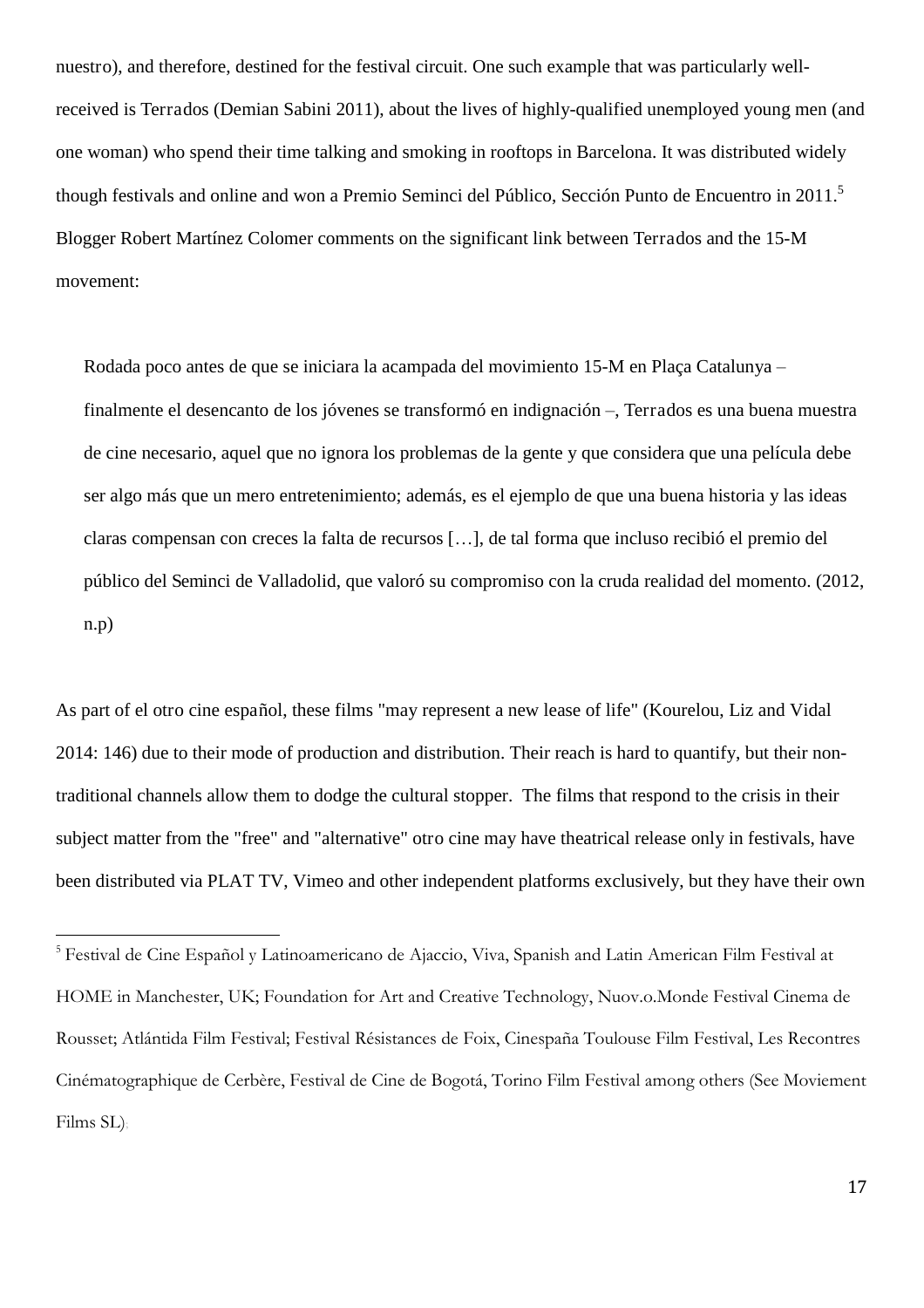means to reach audiences through these and through channels such as YouTube or through file sharing. Among the most unequivocally crisis-centred are Murieron por encima de sus posibilidades (Isaki Lacuesta 2015), with a timely title that, as Jordi Costa explains, comes from the infamous accusation of one PP politician that the people were to blame for the economic collapse since they had "lived beyond their means'. (2015, n.p.) and Hermosa juventud (Jaime Rosales 2014), which focuses on youth unemployment and the current lost generation. Of this film, Jordi Batllé has praised its directness, its concentration on telling a present-day story: "es la obra más transparente y accesible de su filmografía, exenta de los radicales retos estéticos y estructurales de La soledad, Tiro en la cabeza y Sueño y silencio y de la atmósfera enfermiza de su memorable primer largometraje, Las horas del día. Es también la que respira más libertad, sin forzar ni densificar el tiempo fílmico." (2014, n.p)

#### **Non-crisis films?**

As already noted, recent Best Film Goya winners have avoided the crisis by focusing on stories set before 2008. This seeming fleeing from the present runs into serious difficulties though. Spain has a problematic, contested past that tends to produce divisive rather than unifying national narratives. The only available "democratic past" for retreating into starts in the early 1980s. The 80s and 90s play a key role in determining Spain's perception of its own history and identity and its relationship with the rest of Europe and the world. One way in which Spain (and the rest of the Iberian Peninsula), demonstrated its belonging to Europe and the world, leaving behind the isolation imposed by dictatorship, was through the adoption of youth subcultures such as Punk, and it is to that moment of connection with the world that many post-crisis music documentaries have returned. Punk works as a foundational moment of Spanish modernity. In early 2013, TVE broadcast key documentaries, as part of Documentales in La2: Galicia Caníbal (directed by Luis Montenegro and Jacobo Paz; produced by Filmanova S.L for TVE in 2012), Rock Radikal Vasco. La gran martxa de los 80 (produced by K2000, for TVE), Venid a las cloacas, and their in-house produced Frenesí en la gran ciudad (Alejandro Caballero and Antonio Moreno, 2011). The channel claimed that:

18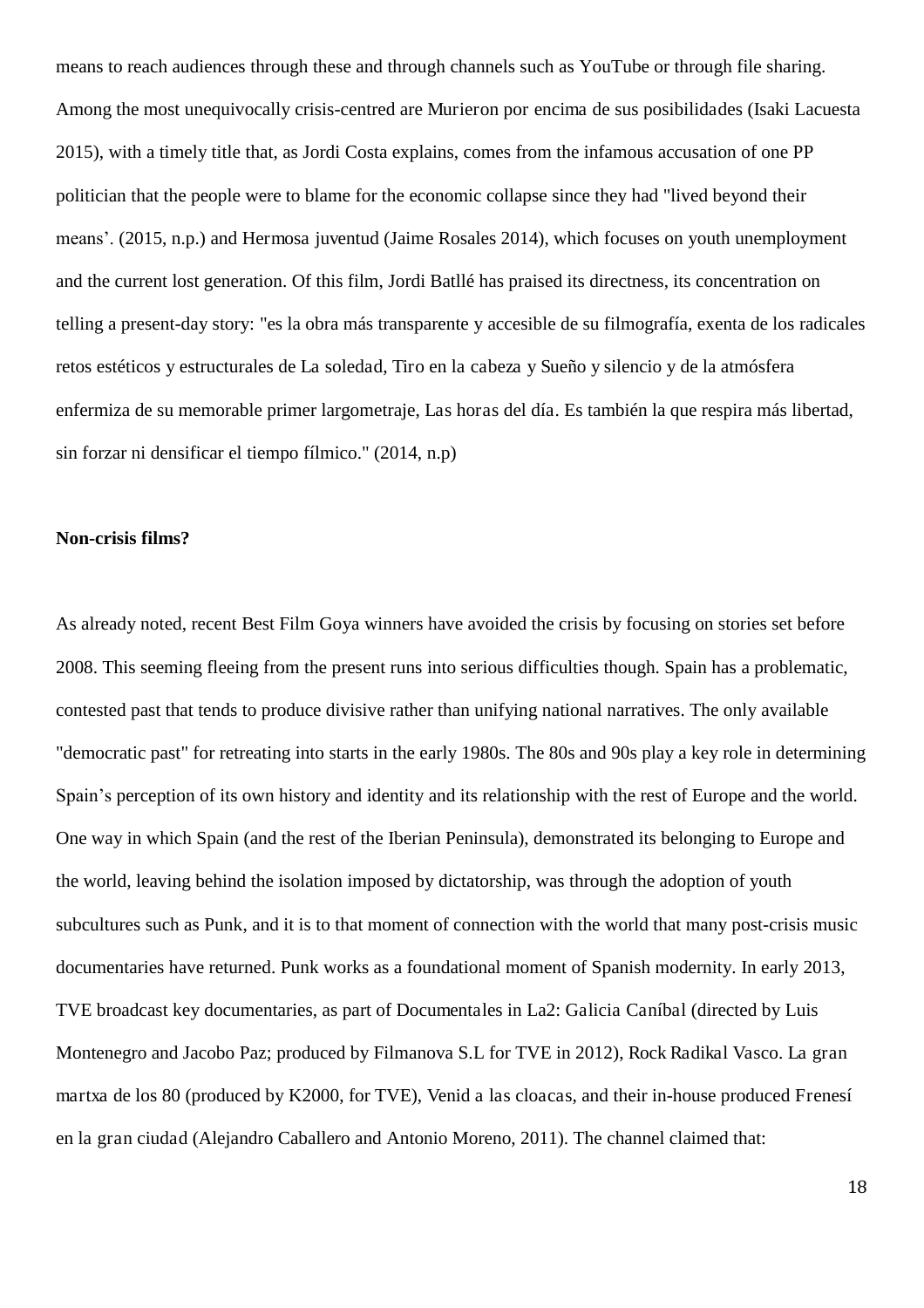A través de material de archivo y del testimonio de muchos de sus protagonistas, los espectadores podrán recuperar esta parte de la historia de nuestro país en la que, coincidiendo con el paso de una dictadura a un nuevo sistema de libertades, se produjo toda una explosión cultural y musical. (La 2, documentales, 'Aquellas movidas')

In 2015, Beatriz Alonso Aranzábal, a participant in Spanish Punk/la Movida (keyboard in Los Monaguillosh), used interviews, stills of concerts, covers of fanzines, and photographs, to document the memories of the creative teen years of her peer-group, focusing on Madrid in the period between 1977 and 1984 in De un tiempo libre a esta parte. It focuses on telling a different story about the movement since "de la Movida madrileña sólo ha transcendido una parte, en el documental hablan muchos que no habían salido aún" (Alonso as quoted in Álvarez 2016: 38). The film is now available via Filmin.com. These documentaries were made available through these specially curated events as well as the already mentioned La2 and regional cultural television channels, YouTube, Filmin and Vimeo, and not in traditional film theatres. For instance, the Fundació SGAE in Valencia ran a season entitled "Quan Espanya va fer…Punk!!', with screenings between 1st and 13th July 2017 (Guillot, Eduardo 2017: n.p). Another free event where music documentaries were freely screened was in September 2016, when the "Asociación Vecinal Oviedo Redondo" held a series of out-door screenings, part of "Cine en la calle', bringing films to the "barrio antiguo". Oviedo's lack of cinemas has prompted a number of grassroots initiatives such as these. As well as the screening of De un tiempo libre, a trio played 80s classics (such as "Europa ha muerto" from the Asturian Punk/Nueva Ola group Ilegales, whose bass player Alejandro had died six months earlier) and there was a discussion about the movement in Madrid and in Asturias at the end with Fran Elías, from the group Modas Clandestinas, Luis Alonso, from Salón Dadá, Manolo D. Abad, critic and writer, and the director.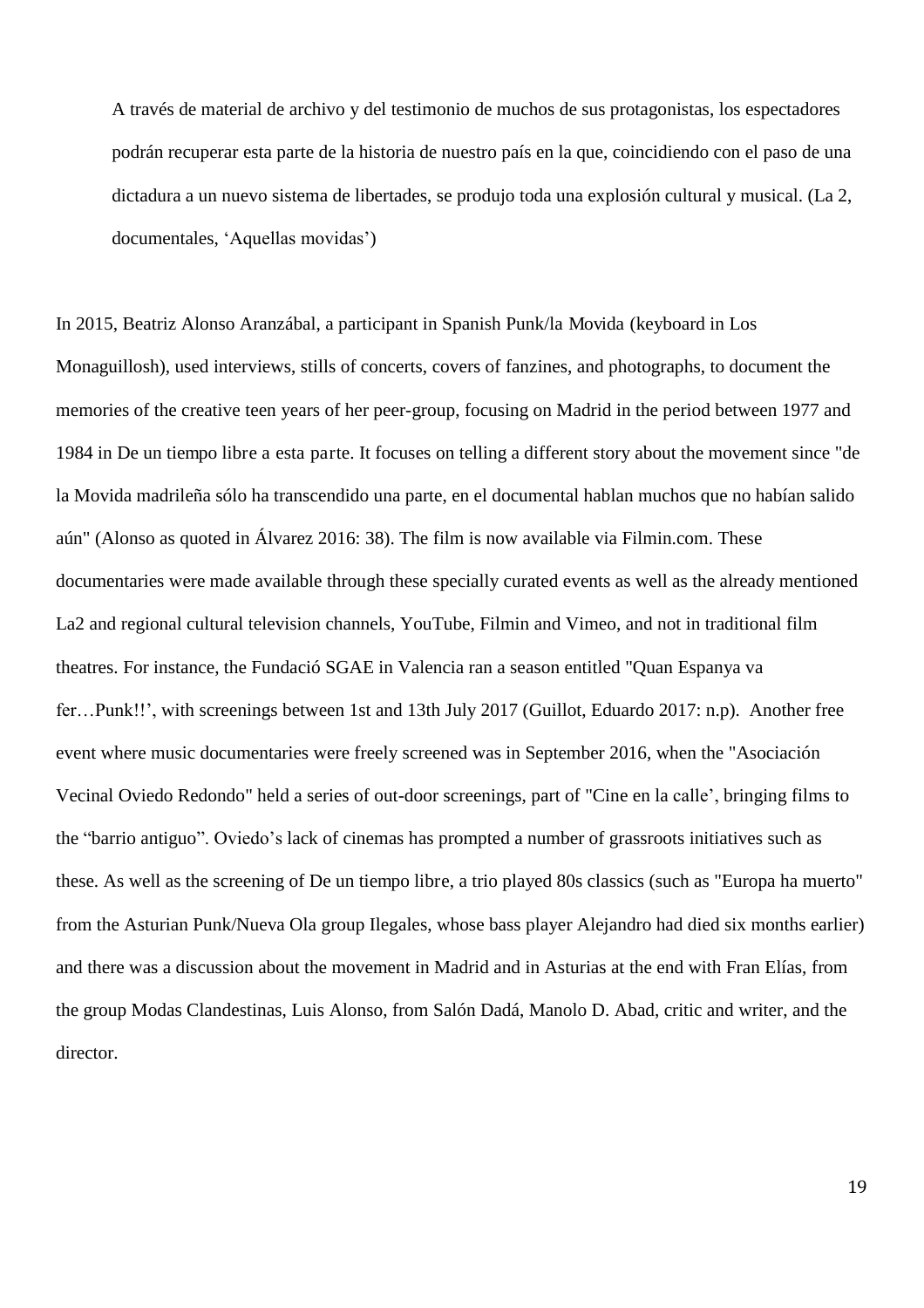De un tiempo libre reminds us of the eloquent silences of la Movida (or Punk/Nueva Ola, as those interviewed prefer to refer to this time), of its members' "hedonist and nihilist focus on the present" (Tango 2005, 60) and rejection of political engagement (Foucé 2006, 30). The discussion after the film's screening in Oviedo was illustrative of a mood that has taken over, a nostalgia for the good old 80s and 90s (when most of the panel members and audience were young), tinged with guilt and regret from the middle-class generation who benefited from those times and reflected on the precarious conditions faced by youth today. It is no coincidence that critics and participants in these documentaries and the screenings have made the connection between what these films represent and the hegemonic story that we have been told about the transition, and which we now question. Here are the words of David Saavedra, who announces the imminent release in 2015 of De un tiempo libre and takes a detour to mention another film key to the critique of the CT, El Futuro (Luis López Carrasco 2013):

'El Futuro" […], recreación de una fiesta de estudiantes en un 1982 reimaginado desde la distancia, desde una visión difuminada por la memoria y desde una banda sonora imposible, que nadie podría escuchar en una fiesta en aquel año, como si se quisiera mostrar que el recuerdo de los 80 se ejerce desde un estado mental del presente. […] Todo esto que cuento a colación de "El Futuro" iría ligado a la crítica a la Cultura de la Transición y, por tanto, a la necesidad de volver a contar aquella historia desde otro prisma no oficial. Ésta sería, lo pienso ahora, la mayor especificidad del revival español del post punk, establecido desde unos parámetros sociales y políticos bastante diferentes a los que rodean a ese fenómeno a nivel anglosajón.

If culture became apolitical and accepted the muzzle provided by the state with its lavish funding, then perhaps the most effective forms of "crisis cinema" take us back and make us see the links between the promise of radical change that the explosion of Punk brought and which resulted in a disappointing continuity with the past, to question how this happened. As Labrador Méndez, (2015, n.p) argues, "[c]on Guillem Martínez, preguntarse por el final de la CT, después del 15M, es preguntarse por sus orígenes."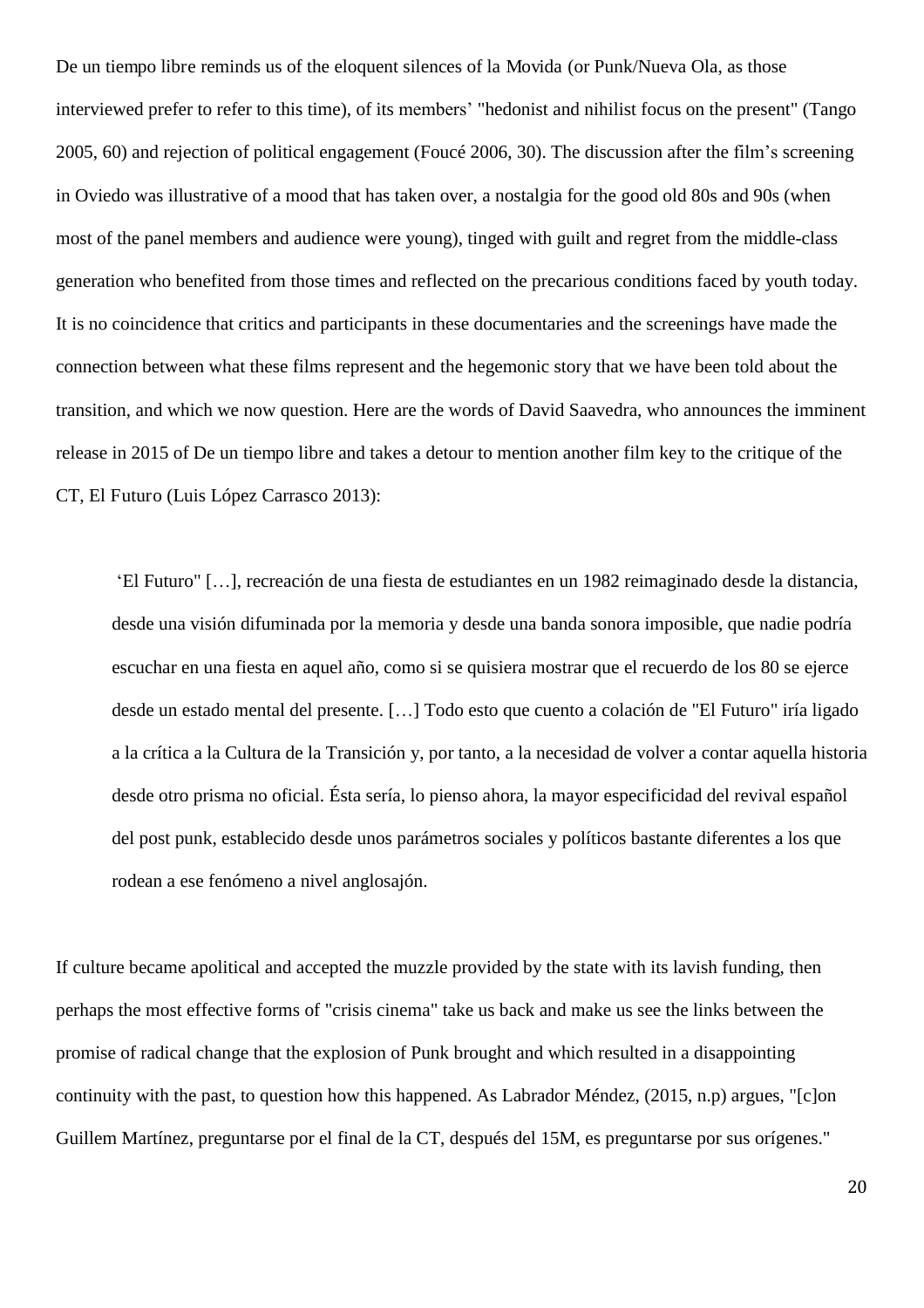The same haunting is evident in Rock Radikal Vasco, where the concluding remarks by the narrator, Roberto Moso (writer and singer of Basque group Zarama) are:

El RRV es ya parte de la historia pero muchas de las circunstancias políticas económicas y sociales que dieron origen a ese movimiento vuelven a manifestarse ahora en buena parte de Europa y del mundo. Sin duda un montón de bandas están dispuestas a ponerle banda sonora. (Moso, Rok Radikal Vasco, n.p)

The same can be said for the end of Galicia Caníbal, where Fernando Franco, a journalist from Faro de Vigo and part of the Galician scene, declares:

Estamos ante un fenómeno en este momento en que las nuevas generaciones viven en un momento de opresión como hace mucho tiempo que no vivían (…) es la generación más explotada y esto va a tener una salida de alguna manera, en la calle o bien de un modo lúdico o de otro modo más serio.

These documentaries may be focusing on the conditions that enabled Spain's youth to break with tradition and become part of Punk culture; they may bring back the sounds and styles of the Spanish Punks from Galicia, Madrid and Barcelona much to the enjoyment of today's audiences. But in depicting their social circumstances, the backgrounds of industrial and political unrest against which they formed groups, developed careers and created fanzines in the 1980s, in reflecting on the lives that were lost to addiction, in putting centre-frame the losers who were not part of the anointed and celebrated Movida, these films do much more than trigger memories. They connect the past with the present, become part of the questioning and unpicking of Spain's transition to democracy and tell us that another stories, and history, are in the making.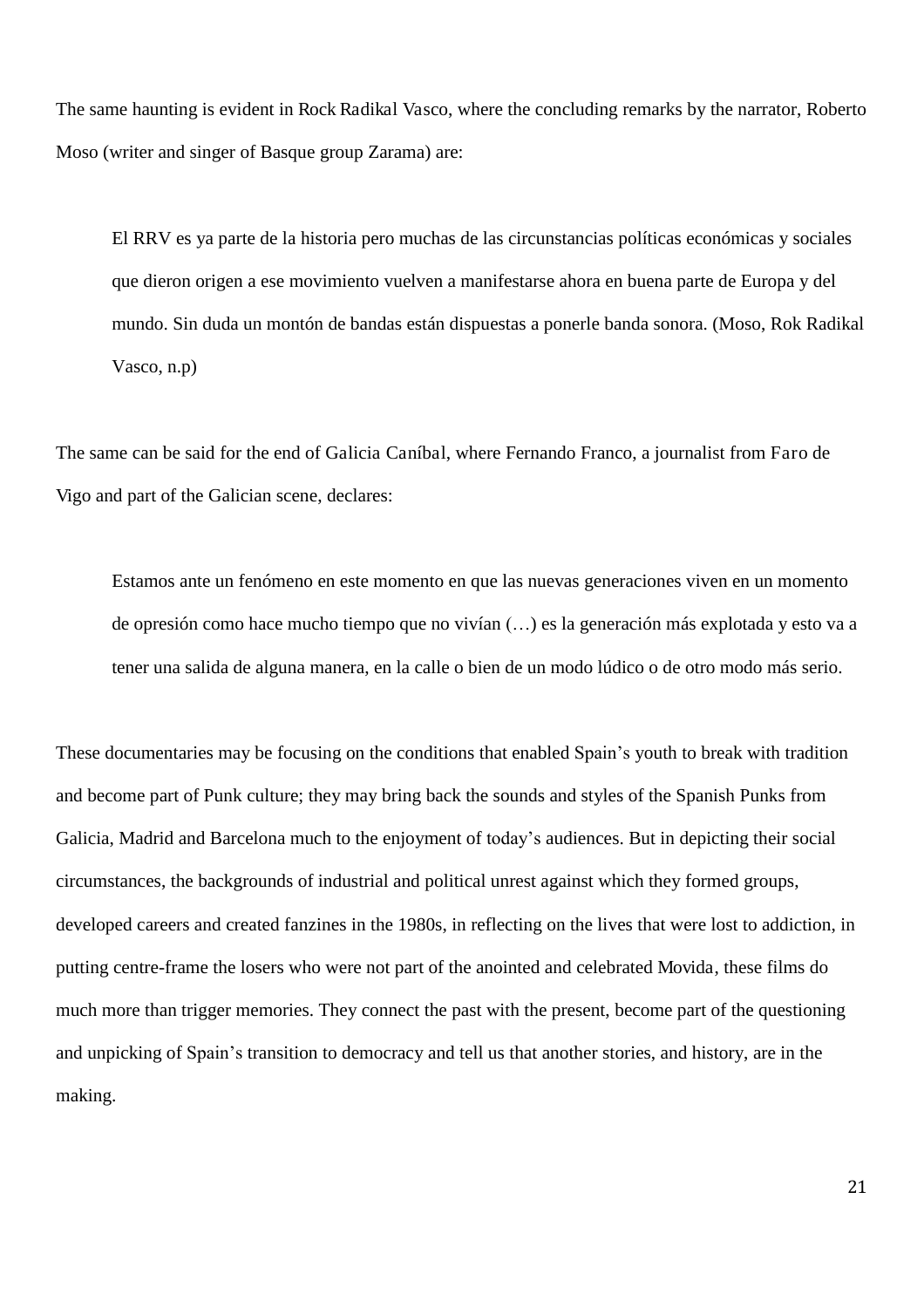#### **REFERENCES**

 Allbritton, Dean. 2014. "Prime risks: the politics of pain and suffering in Spanish crisis cinema." Journal of Spanish Cultural Studies 15 (1-2): 101-115. doi: .[10.1080/14636204.2014.931663](https://doi.org/10.1080/14636204.2014.931663)

Álvarez Monzoncillo, José María, and Javier López Villanueva. 2016. "La producción audiovisual: promesas a través de la crisis." Fundación [alternativas.org,](http://alternativas.org/) May 31. http://www.fundacionalternativas.org/noticias/cultura-y-comunicacion/la-produccion-audiovisual-promesasa-traves-de-la-crisis> [Accessed 30 July 2017]

Batllé, Jordi. 2014. "Es lo que hay." La Vanguardia, May 30.

http://www.lavanguardia.com/cine/20140530/54409462659/hermosa-juventud-critica-de-cine.html. Accessed 30 July 2017.

Jay Beck and Vicente Rodríguez Ortega. 2008. "Introduction." In: Contemporary Spanish Cinema and Genre, edited by Jay Beck and Vicente Rodríguez Ortega, 1-23. Manchester: Manchester University Press.

Buse, Peter, Nuria Triana-Toribio, and Andrew Willis. 2007. The Cinema of Alex de la Iglesia. Manchester: Manchester University Press.

Cameron, Bryan. 2014. "Spain in crisis: 15-M and the culture of indignation." Journal of Spanish Cultural Studies 15 (1-2): 1-11. doi: 10.1080/14636204.2014.1002601

Costa, Jordi. 2015. "La culpa es nuestra". El País April 23. https://elpais.com/cultura/2015/04/23/actualidad/1429805805\_611817.html. Accessed 30 July 2017.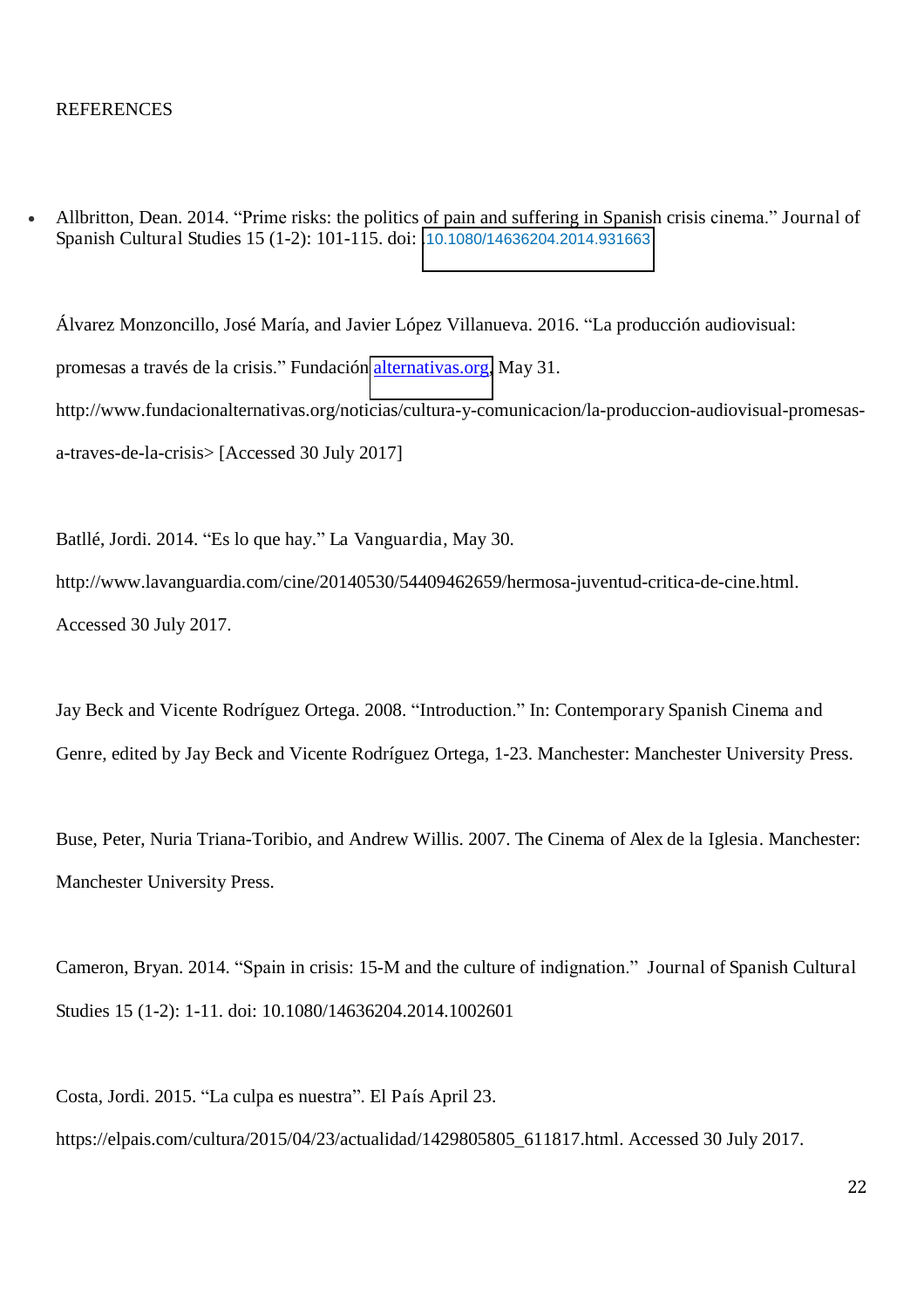Delgado, Maria M. 2016. "Los amantes pasajeros/I'm so excited! (2013): 'performing' la crisis." In: Performance and Spanish Film, edited by Dean Allbritton, Alejandro Melero and Tom Whittaker, 253-268. Manchester: Manchester University Press.

Días de cine. 2012. La 2 rtve.es. 21 June, http://www.rtve.es/alacarta/videos/dias-de-cine/dias-cine-21-06- 12/1443902/#aHR0cDovL3d3dy5ydHZlLmVzL2FsYWNhcnRhL2ludGVybm8vY29udGVudHRhYmxlLn NodG1sP3BicT0xOSZvcmRlckNyaXRlcmlhPURFU0MmbW9kbD1UT0MmbG9jYWxlPWVzJnBhZ2VTa XplPTE1JmN0eD0yMDIxMCZhZHZTZWFyY2hPcGVuPWZhbHNl. Accessed 30 July 2017.

Echevarría, Ignacio. 2012. "La CT: Un cambio de paradigma." In: CT o la Cultura de la Transición. Crítica a 35 años de cultura española, edited by Guillem Martínez, 22-36. Madrid: Debolsillo.

EFE. 2014. "Bankia debe devolver 900.000 euros a un octogenario por las preferentes." El publico.es, May 29. http://www.publico.es/politica/bankia-debe-devolver-900-000.html. Accessed 30 July 2017]

Fecé, Josep Lluís and Cristina Pujol Ozonas. 2003. "La crisis imaginada de un cine sin público." In: Once miradas sobre la crisis y el cine español, edited by Luis Alonso García, 147-165. Madrid: Ocho y Medio.

Fernández-Savater, Amador. 2012. "Emborronar la CT (Del 'No a la Guerra' al 15-M)." In: CT o la Cultura de la Transición. Crítica a 35 años de cultura española, edited by Guillem Martínez, pp, 37-51. Madrid: Debolsillo.

Fidalgo, Paloma. 2015. "El Desconocido, la revancha de los preferentistas. Hablamos con Luis Tosar." El plural.com, September 27. http://www.elplural.com/node/73306. Accessed 30 July 2017.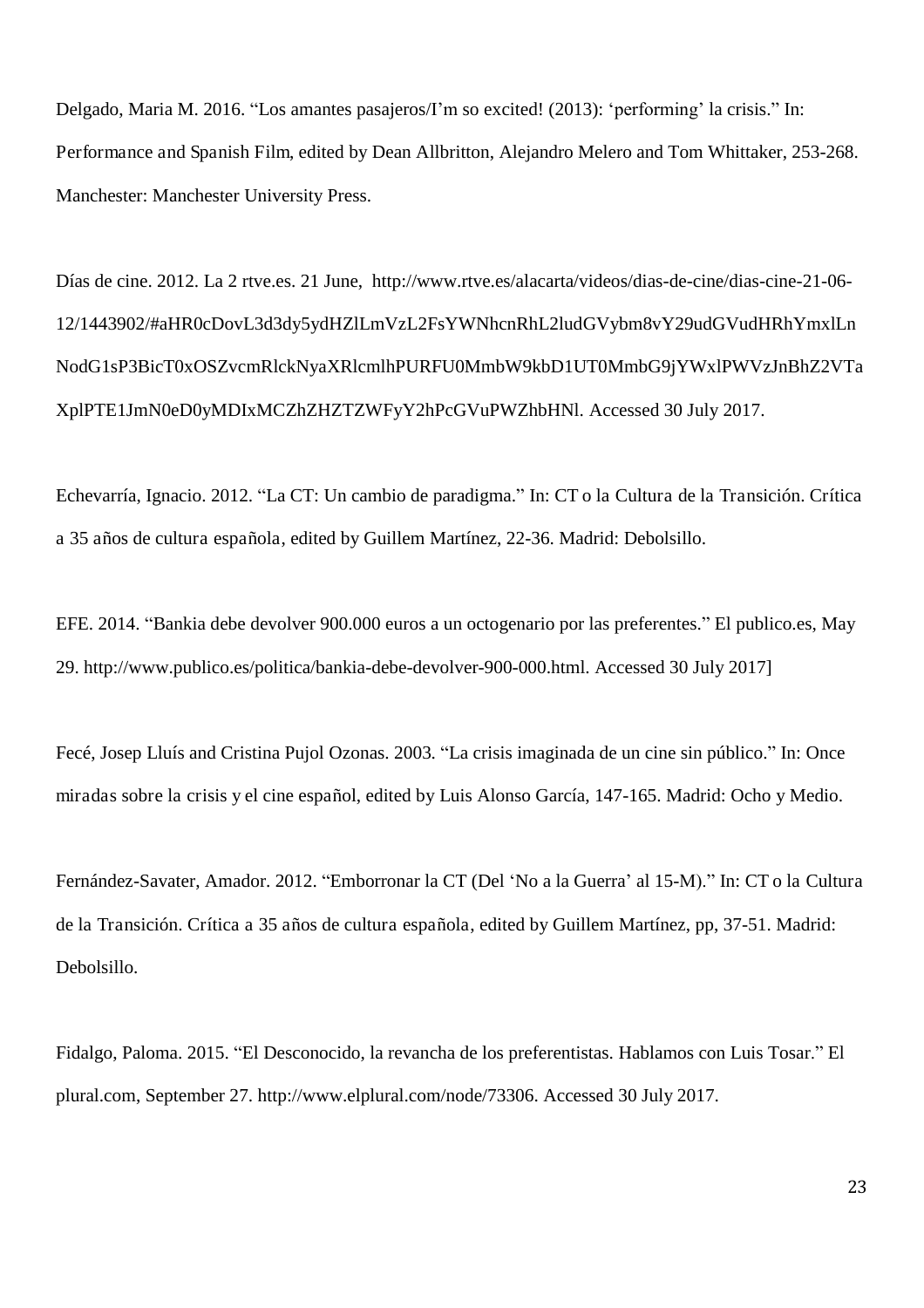Foucé, Héctor. 2006. El futuro ya está aquí: música Pop y cambio cultural. Madrid: Velecio ediciones.

Holland, Jonathan. 2015. "My Big Night (Mi gran noche): San Sebastian Review." Hollywood reporter.com, September 19. Accessed 30 July 2017.

Kourelou, Olga, Liz, Mariana, and Vidal, Belén. 2014. "Crisis and creativity: The new cinemas of Portugal, Greece and Spain." New Cinemas 12 (1-2), 133-151. doi: 10.1386/ncin.12.1-2.133\_1.

La 2, 2017. "Aquellas movidas." A la Carta, RTVE.es,. http://www.rtve.es/alacarta/videos/aquellasmovidas/ [accessed 30 July 2017]

Labrador Méndez, Germán. 2015. "La cultura de la transición y la cultura en transición." [lacircular.info,](http://lacircular.info/) July 31. http://lacircular.info/la-cultura-en-transicion-y-la-cultura-de-la-transicion-ct/. Accessed 30 July 2017.

Martínez Colomé, Robert. 2012. "Crítica cinematográfica: Terrados, de Demian Sabini." December 8. https://blogculturalia.net/2012/12/08/critica-cinematografica-terrados-de-demian-sabini. Accessed 30 July 2017.

Moviement Films SL. 2014. Producers' presentation of Terrados, Moviement Films website. http://moviementfilms.com/producciones/cine/terrados. Accessed 30 July 2017.

Moso, Roberto. 2013. In Rock Radikal Vasco : La Gran Martxa de los 80 (Begoña Atuxa, 2013) La 2, 2017. "Aquellas movidas." A la Carta, RTVE.es,. http://www.rtve.es/alacarta/videos/aquellas-movidas/ [accessed 30 July 2017]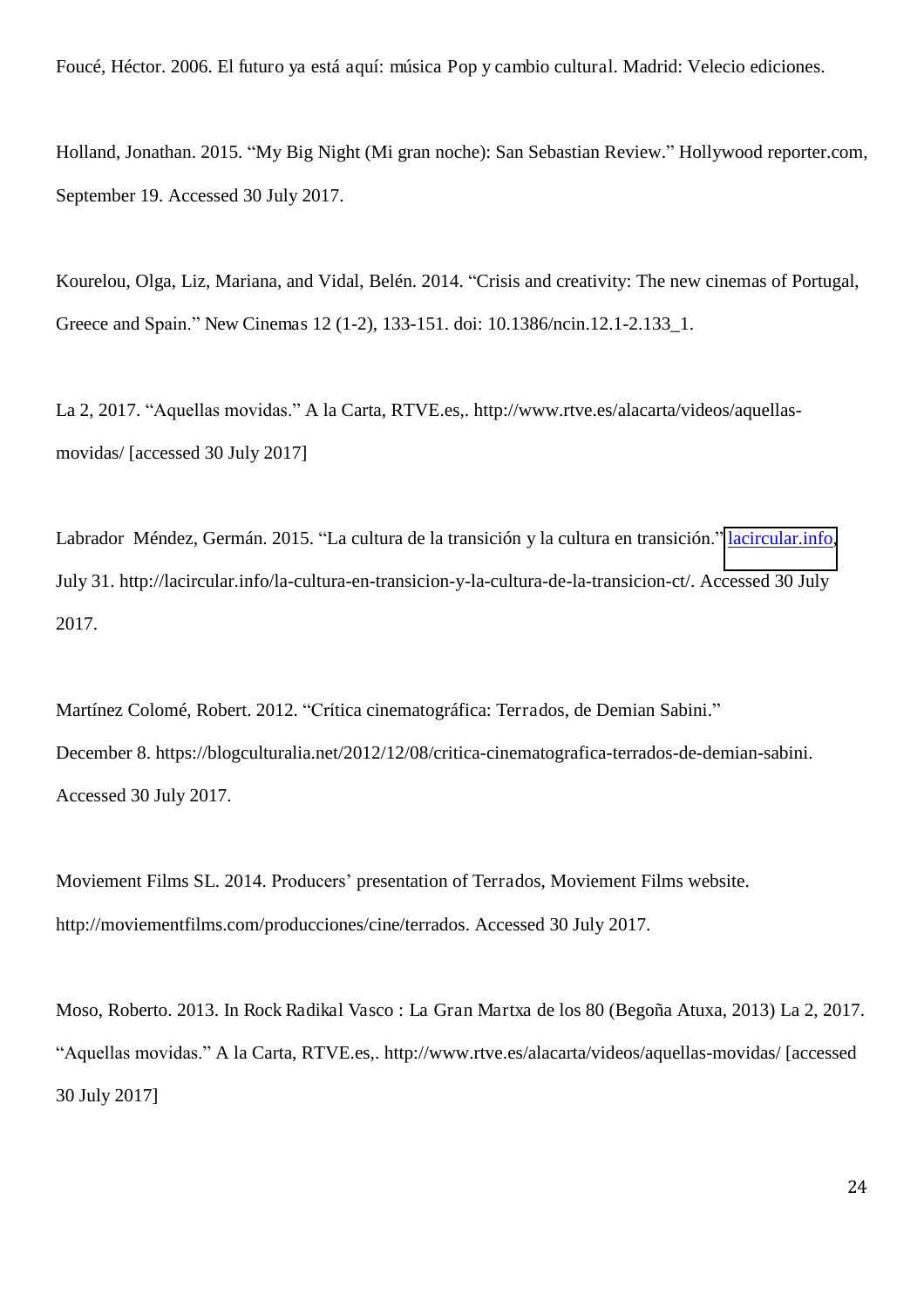Palacio, Manuel. 2013. "Spanish audiences from the mid-1960s to the present." In: A Companion to Spanish Cinema, edited by Jo Labanyi and Tatjana Pavlovič, 473-481. Chichester: Wiley-Blackwell.

Prado Campos, 2016. "¡Extra! ¡Extra! Los figurantes también tienen derechos". El Confidencial, June 14 http://www.elconfidencial.com/cultura/2016-06-14/figurantes-extras-convenio-cine-series\_1216235. Accessed 30 July 2017.

Quintana, Angel. 2005. "Modelos realistas en un tiempo de emergencia de lo político." Archivos de la Filmoteca 49:11-31.

Reviriego, Carlos. 2012. "Ayudas al cine español, el diagnóstico de un enfermo terminal." El Cultural, April 13. http://www.elcultural.com/noticias/cine/Ayudas-al-cine-espanol-el-diagnostico-de-un-enfermoterminal/3054. Accessed 30 July 2017.

Saavedra, David. 2015. "Ochenteamelo de otra manera." http://lafonoteca.net/ochentamelo-de-otra-manera. Accessed 30 July 2017.

Sardá, Juan, 2013. "Silencio…no se rueda." El Cultural, May 24, http://www.elcultural.com/revista/cine/Silencio-no-se-rueda/32868. Accessed 30 July 2017.

Tango, Cristina. 2006. La transición y su doble: el rock y Radio Futura. Madrid: Biblioteca Nueva.

Triana-Toribio, Nuria. 2003. Spanish National Cinema. London: Routledge.

Triana-Toribio, Nuria. 2016. Spanish Film Cultures. London: BFI Palgrave.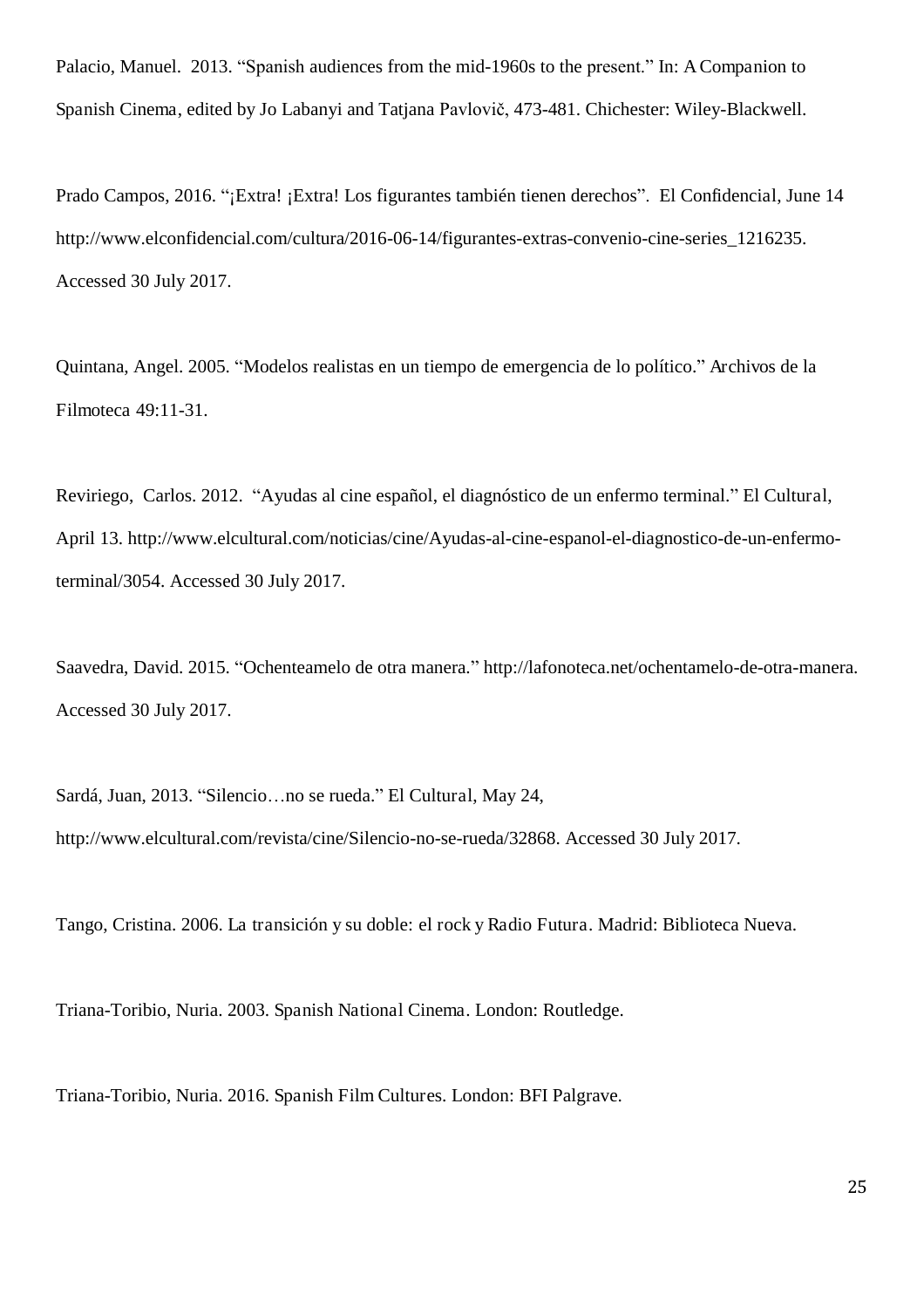Vayá Albert, Javier. 2013. "El cine (español) ha muerto." papeldeperiodico.com, April 26. http://papeldeperiodico.com/2013/04/el-cine-espanol-ha-muerto. Accessed 30 July 2017.

## FILMOGRAPHY

5 metros cuadrados, Max Lemcke, 2011 7 años, Roger Gual, 2016 800 balas, Álex de la Iglesia, 2002 Los amantes pasajeros Pedro Almodóvar, 2013 Barrio, Fernando León de Aranoa, 1988 Blancanieves, Pablo Berger, 2013. Carmina y amen, Paco León, 2014 Carmina y revienta, Paco León, 2012 La chispa de la vida, Álex de la Iglesia, 2012 Cien años de perdón, Daniel Calparsoro, 2016 De un tiempo libre a esta parte, Beatriz Alonso Aranzábal, 2015 El desconocido, Dani de la Torre, 2015 En tierra extraña, Iciar Bollaín, 2014 Flores de otro mundo, Iciar Bollaín, 1999 Frenesí en la gran ciudad, Alejandro Caballero and Antonio Moreno, 2011 El Futuro, Luis López Carrasco, 2013 Galicia Caníbal (Luis Montenegro and Jacobo Paz, 2012 Hermosa juventud, Jaime Rosales, 2014 Las horas del día, Jaime Rosales, 2003 La isla mínima, Alberto Rodríguez, 2015 Los lunes al sol, Fernando León de Aranoa, 2002